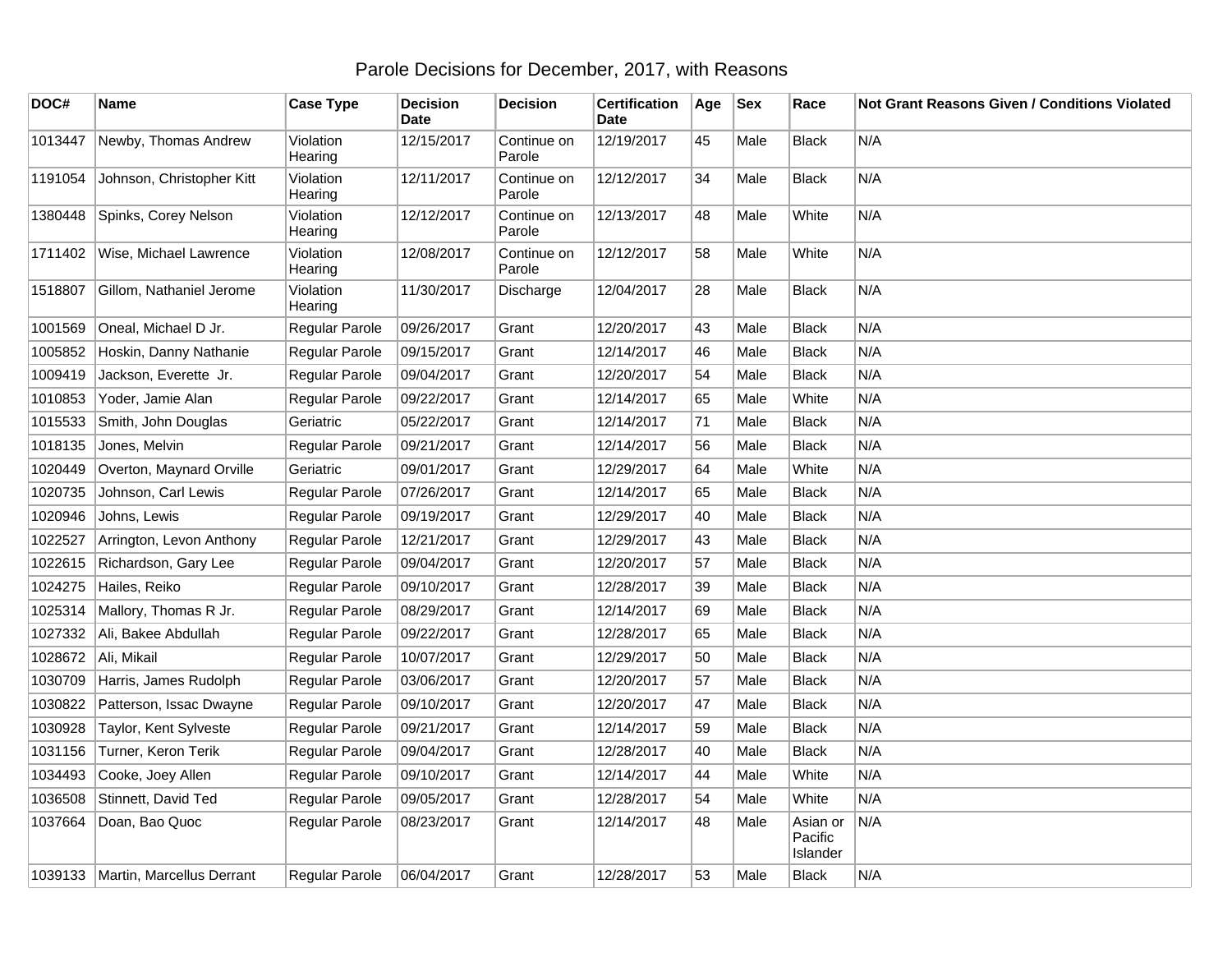| DOC#    | <b>Name</b>                            | <b>Case Type</b>      | <b>Decision</b><br>Date | <b>Decision</b> | <b>Certification</b><br>Date | Age | <b>Sex</b>   | Race         | <b>Not Grant Reasons Given / Conditions Violated</b> |
|---------|----------------------------------------|-----------------------|-------------------------|-----------------|------------------------------|-----|--------------|--------------|------------------------------------------------------|
| 1040041 | Brown, Michael A                       | Regular Parole        | 12/19/2017              | Grant           | 12/20/2017                   | 58  | Male         | <b>Black</b> | N/A                                                  |
| 1040252 | Fox, Virgil Samuel III                 | Regular Parole        | 10/10/2017              | Grant           | 12/29/2017                   | 45  | Male         | White        | N/A                                                  |
| 1052430 | Bullock, James Melvin                  | Regular Parole        | 08/23/2017              | Grant           | 12/14/2017                   | 61  | Male         | <b>Black</b> | N/A                                                  |
| 1061729 | Rojas, Mario Ernesto                   | Regular Parole        | 11/10/2017              | Grant           | 12/29/2017                   | 55  | Male         | <b>Black</b> | N/A                                                  |
| 1061857 | Mclaughlin, George<br>Washingt         | Geriatric             | 09/10/2017              | Grant           | 12/29/2017                   | 64  | Male         | Black        | N/A                                                  |
| 1062087 | Stevens, Jesse Elmore Jr.              | Regular Parole        | 08/11/2017              | Grant           | 12/20/2017                   | 41  | Male         | <b>Black</b> | N/A                                                  |
| 1062951 | Page, Anthony B                        | Regular Parole        | 08/11/2017              | Grant           | 12/14/2017                   | 54  | Male         | <b>Black</b> | N/A                                                  |
| 1063477 | Jackson, Sara Ann                      | Regular Parole        | 09/07/2017              | Grant           | 12/28/2017                   | 54  | Female       | White        | N/A                                                  |
| 1066017 | Gaston, Zeb                            | Regular Parole        | 12/11/2017              | Grant           | 12/29/2017                   | 59  | Male         | <b>Black</b> | N/A                                                  |
| 1074239 | Jackson, Neal                          | Regular Parole        | 09/10/2017              | Grant           | 12/14/2017                   | 45  | Male         | <b>Black</b> | N/A                                                  |
| 1076440 | Goodson, Demetrick                     | Regular Parole        | 09/02/2017              | Grant           | 12/20/2017                   | 42  | Male         | <b>Black</b> | N/A                                                  |
| 1077228 | Rodgers, Martin                        | Regular Parole        | 03/06/2017              | Grant           | 12/14/2017                   | 59  | Male         | White        | N/A                                                  |
| 1079173 | Williams, Kenneth Larose               | Regular Parole        | 10/27/2017              | Grant           | 12/29/2017                   | 46  | Male         | <b>Black</b> | N/A                                                  |
| 1083296 | Estelle, Ronald                        | Regular Parole        | 03/11/2017              | Grant           | 12/28/2017                   | 43  | Male         | <b>Black</b> | N/A                                                  |
| 1084290 | Housley, William Joseph                | Geriatric             | 04/17/2017              | Grant           | 12/14/2017                   | 63  | Male         | White        | N/A                                                  |
| 1085415 | Swanson, Lawrence Jerome               | Geriatric             | 11/24/2017              | Grant           | 12/29/2017                   | 60  | Male         | <b>Black</b> | N/A                                                  |
| 1093360 | Allah, Lord Unique God                 | Regular Parole        | 04/13/2017              | Grant           | 12/20/2017                   | 46  | Male         | <b>Black</b> | N/A                                                  |
| 1098276 | Brown, Frank Anthony                   | Regular Parole        | 05/25/2017              | Grant           | 12/14/2017                   | 64  | Male         | <b>Black</b> | N/A                                                  |
| 1101447 | Ingram, Wayne Martin                   | Regular Parole        | 09/30/2017              | Grant           | 12/29/2017                   | 52  | Male         | <b>Black</b> | N/A                                                  |
| 1104581 | Jackson, Christian<br>Christopher John | Regular Parole        | 10/07/2017              | Grant           | 12/20/2017                   | 51  | Male         | <b>Black</b> | N/A                                                  |
| 1106672 | Muhammad, Karim Aziz                   | Regular Parole        | 11/02/2017              | Grant           | 12/29/2017                   | 44  | Male         | <b>Black</b> | N/A                                                  |
| 1107333 | Stone, Frank David                     | <b>Regular Parole</b> | 08/15/2017              | Grant           | 12/29/2017                   | 64  | Male         | <b>Black</b> | N/A                                                  |
| 1110398 | Wright, Quincy Ricardo                 | Regular Parole        | 08/12/2017              | Grant           | 12/14/2017                   | 43  | Male         | <b>Black</b> | N/A                                                  |
| 1110587 | Stotts, Paul Franklin                  | Regular Parole        | 08/14/2017              | Grant           | 12/14/2017                   | 70  | Male         | <b>Black</b> | N/A                                                  |
| 1115596 | Mcdowell, Sheldon Maurice              | Regular Parole        | 11/15/2017              | Grant           | 12/28/2017                   | 49  | Male         | <b>Black</b> | N/A                                                  |
| 1117321 | Muhammad, Yero Muata                   | Regular Parole        | 12/22/2017              | Grant           | 12/28/2017                   | 52  | Male         | <b>Black</b> | N/A                                                  |
| 1118421 | Reynolds, Phillip Wade                 | <b>Regular Parole</b> | 11/09/2017              | Grant           | 12/29/2017                   | 54  | Male         | White        | N/A                                                  |
| 1119992 | Roberts, Jeffrey Lamont                | Regular Parole        | 05/01/2017              | Grant           | 12/20/2017                   | 43  | Male         | <b>Black</b> | N/A                                                  |
| 1121927 | Brown, Bernard Fitzgerald              | Regular Parole        | 11/10/2017              | Grant           | 12/29/2017                   | 56  | Male         | <b>Black</b> | N/A                                                  |
| 1122249 | Miles, Clyde E                         | Regular Parole        | 09/21/2017              | Grant           | 12/14/2017                   | 60  | Male         | <b>Black</b> | N/A                                                  |
| 1125458 | Spencer, Shawn Dominic                 | Regular Parole        | 09/07/2017              | Grant           | 12/20/2017                   | 46  | Male         | Black        | N/A                                                  |
|         | 1127555 Fleming, Diane                 | Geriatric             | 08/29/2017              | Grant           | 12/27/2017                   | 60  | Female White |              | N/A                                                  |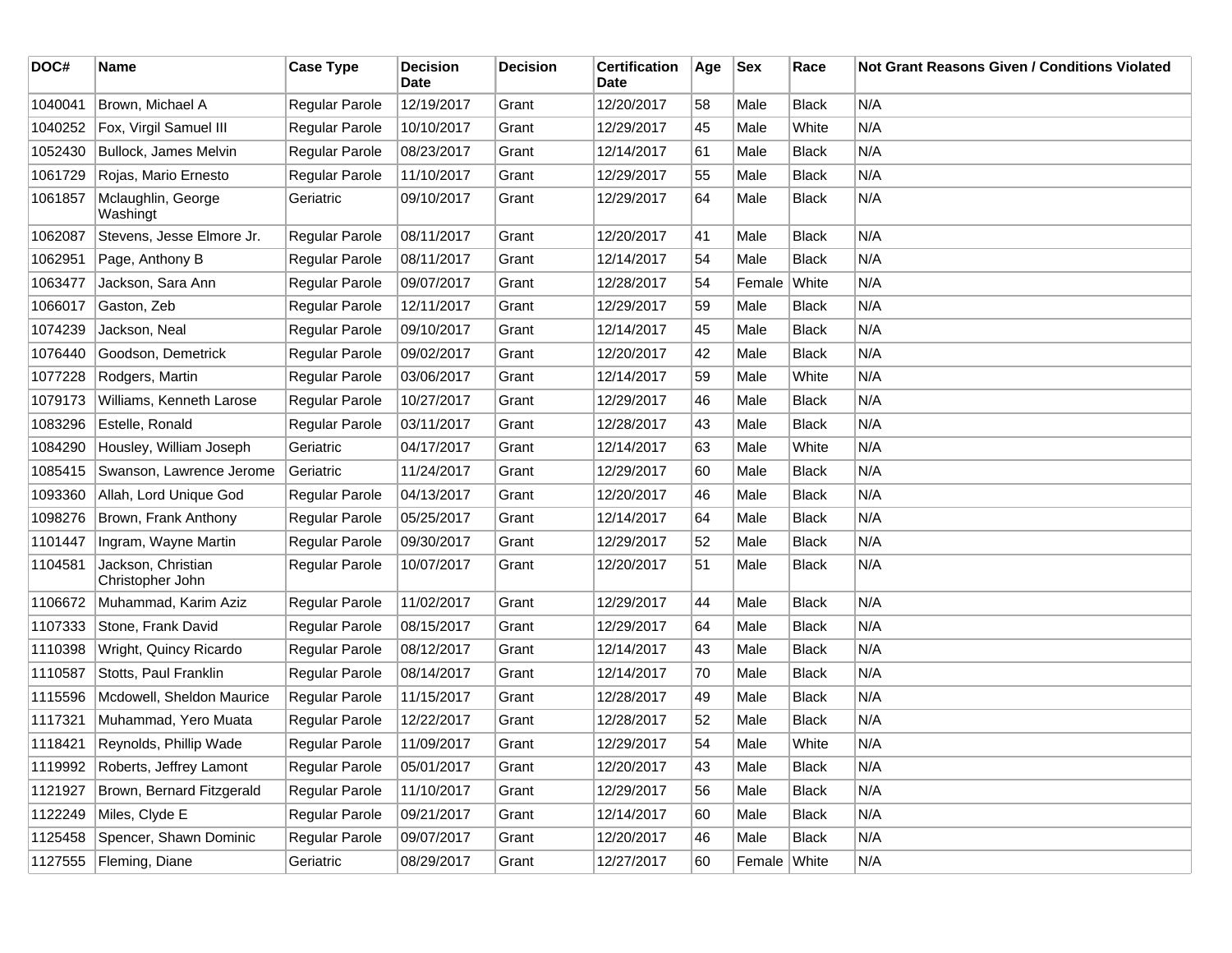| DOC#    | <b>Name</b>                | <b>Case Type</b> | <b>Decision</b><br>Date | <b>Decision</b> | <b>Certification</b><br>Date | Age | <b>Sex</b> | Race         | <b>Not Grant Reasons Given / Conditions Violated</b>                                                                                                  |
|---------|----------------------------|------------------|-------------------------|-----------------|------------------------------|-----|------------|--------------|-------------------------------------------------------------------------------------------------------------------------------------------------------|
| 1127884 | Sellers, William D         | Geriatric        | 09/13/2017              | Grant           | 12/28/2017                   | 62  | Male       | <b>Black</b> | N/A                                                                                                                                                   |
| 1129561 | Short, Walter Jermaine     | Regular Parole   | 09/15/2017              | Grant           | 12/28/2017                   | 42  | Male       | <b>Black</b> | N/A                                                                                                                                                   |
| 1137116 | Harris, John Arthur III    | Regular Parole   | 08/07/2017              | Grant           | 12/28/2017                   | 47  | Male       | <b>Black</b> | N/A                                                                                                                                                   |
| 1145107 | Rambert, Arthur            | Regular Parole   | 07/16/2017              | Grant           | 12/20/2017                   | 45  | Male       | <b>Black</b> | N/A                                                                                                                                                   |
| 1145429 | Howard, Howard Ellis       | Geriatric        | 06/19/2017              | Grant           | 12/14/2017                   | 68  | Male       | <b>Black</b> | N/A                                                                                                                                                   |
| 1146966 | Martin, Lonnie Gray        | Regular Parole   | 07/10/2017              | Grant           | 12/05/2017                   | 61  | Male       | <b>Black</b> | N/A                                                                                                                                                   |
| 1149865 | Robinson, John Turner      | Geriatric        | 07/11/2017              | Grant           | 12/04/2017                   | 67  | Male       | <b>Black</b> | N/A                                                                                                                                                   |
| 1156866 | Heard, Marquis Antonio     | Regular Parole   | 09/13/2017              | Grant           | 12/14/2017                   | 39  | Male       | <b>Black</b> | N/A                                                                                                                                                   |
| 1162696 | Harris, Donald Leroy       | Regular Parole   | 05/22/2017              | Grant           | 12/20/2017                   | 60  | Male       | <b>Black</b> | N/A                                                                                                                                                   |
| 1165808 | Griffin, Ronald            | Regular Parole   | 09/16/2017              | Grant           | 12/20/2017                   | 56  | Male       | <b>Black</b> | N/A                                                                                                                                                   |
| 1165995 | Brown, Daniel Augustus Jr. | Regular Parole   | 07/25/2017              | Grant           | 12/20/2017                   | 69  | Male       | <b>Black</b> | N/A                                                                                                                                                   |
| 1166396 | Allen, Vernon Nelson Jr.   | Regular Parole   | 07/18/2017              | Grant           | 12/20/2017                   | 48  | Male       | White        | N/A                                                                                                                                                   |
| 1171006 | Muhammad, Azim Mujib       | Regular Parole   | 05/15/2017              | Grant           | 12/14/2017                   | 72  | Male       | <b>Black</b> | N/A                                                                                                                                                   |
| 1172011 | Hill, Thomas Ray Jr.       | Geriatric        | 06/23/2017              | Grant           | 12/20/2017                   | 67  | Male       | White        | N/A                                                                                                                                                   |
| 1173052 | Henderson, Reginald Thoma  | Regular Parole   | 09/27/2017              | Grant           | 12/29/2017                   | 66  | Male       | <b>Black</b> | N/A                                                                                                                                                   |
| 1174026 | Bonds, George              | Regular Parole   | 10/09/2017              | Grant           | 12/29/2017                   | 58  | Male       | <b>Black</b> | N/A                                                                                                                                                   |
| 1174917 | Moore, Preston Lee         | Regular Parole   | 10/08/2017              | Grant           | 12/29/2017                   | 55  | Male       | <b>Black</b> | N/A                                                                                                                                                   |
| 1175600 | Jefferson, Antonio L       | Regular Parole   | 10/04/2017              | Grant           | 12/29/2017                   | 44  | Male       | <b>Black</b> | N/A                                                                                                                                                   |
| 1177605 | Marshall, Shawn L          | Regular Parole   | 08/07/2017              | Grant           | 12/20/2017                   | 44  | Male       | <b>Black</b> | N/A                                                                                                                                                   |
| 1178566 | Franklin, Lee Green        | Regular Parole   | 09/27/2017              | Grant           | 12/14/2017                   | 59  | Male       | White        | N/A                                                                                                                                                   |
| 1180010 | Draper, Gary William Jr.   | Regular Parole   | 09/07/2017              | Grant           | 12/29/2017                   | 48  | Male       | White        | N/A                                                                                                                                                   |
| 1180220 | Blue, Nealum Jr            | Regular Parole   | 09/01/2017              | Grant           | 12/20/2017                   | 66  | Male       | <b>Black</b> | N/A                                                                                                                                                   |
| 1446732 | Bryant, Michael Darnell    | Regular Parole   | 12/11/2017              | Grant           | 12/15/2017                   | 25  | Male       | <b>Black</b> | N/A                                                                                                                                                   |
| 1613853 | Meynard, Travis Simmons    | Regular Parole   | 12/29/2017              | Grant           | 12/29/2017                   | 22  | Male       | <b>Black</b> | N/A                                                                                                                                                   |
| 1001945 | Cox, Wallace Mccoy Jr.     | Regular Parole   | 11/28/2017              | Not Grant       | 12/01/2017                   | 46  | Male       | <b>Black</b> | Extensive criminal record                                                                                                                             |
|         |                            |                  |                         |                 |                              |     |            |              | History of violence.                                                                                                                                  |
|         |                            |                  |                         |                 |                              |     |            |              | Release at this time would diminish seriousness of<br>crime                                                                                           |
|         |                            |                  |                         |                 |                              |     |            |              | Serious nature and circumstances of your offense(s).                                                                                                  |
|         |                            |                  |                         |                 |                              |     |            |              | The Board considers you to be a risk to the<br>community.                                                                                             |
|         |                            |                  |                         |                 |                              |     |            |              | You need to show a longer period of stable<br>adjustment.                                                                                             |
|         |                            |                  |                         |                 |                              |     |            |              | Your prior failure(s) and/or convictions while under<br>community supervision indicate that you are unlikely<br>to comply with conditions of release. |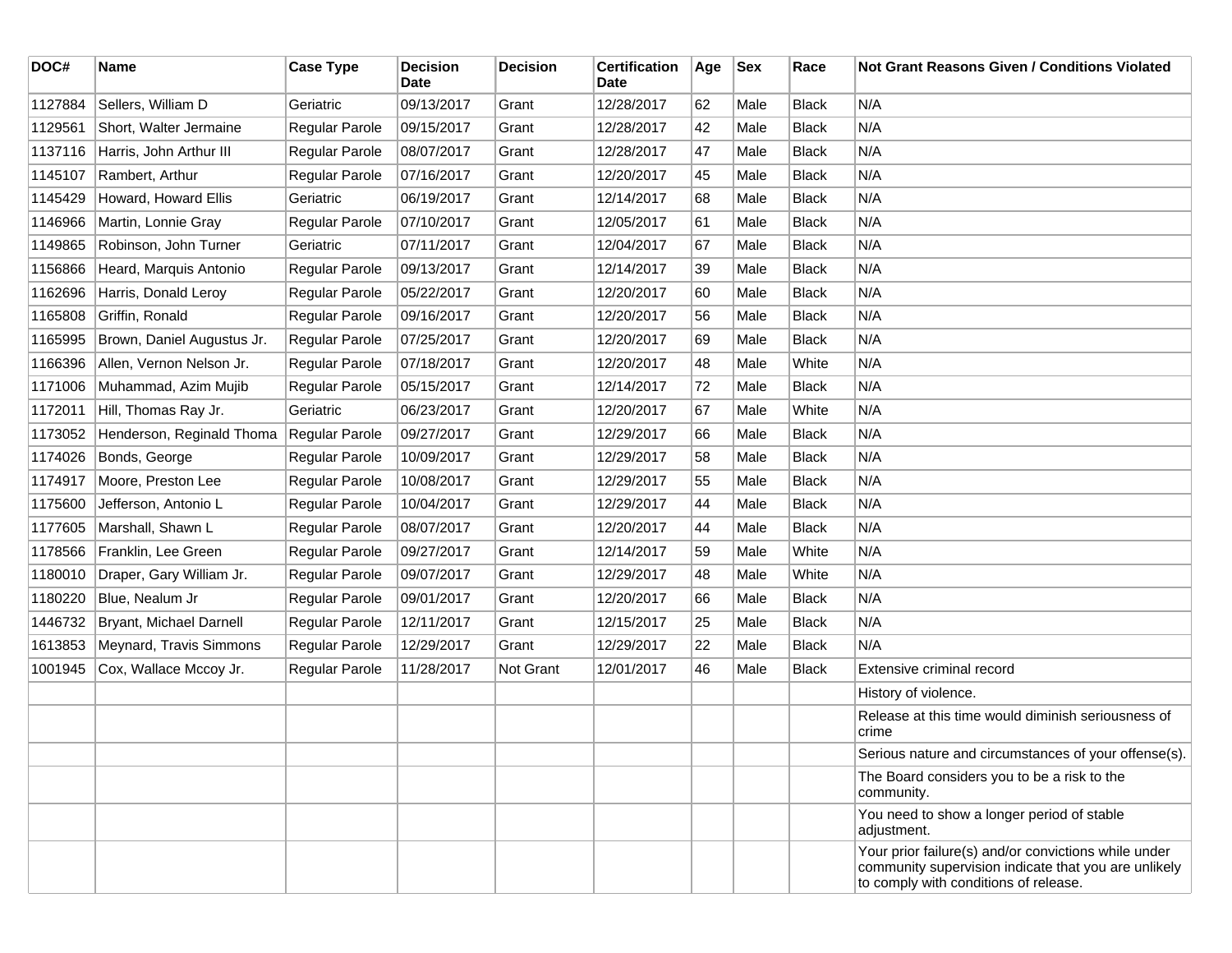| DOC#    | <b>Name</b>             | <b>Case Type</b> | <b>Decision</b><br><b>Date</b> | Decision         | <b>Certification</b><br>Date | Age | <b>Sex</b> | Race         | Not Grant Reasons Given / Conditions Violated                                                                                                               |
|---------|-------------------------|------------------|--------------------------------|------------------|------------------------------|-----|------------|--------------|-------------------------------------------------------------------------------------------------------------------------------------------------------------|
| 1002281 | Ritenour, Franklin Todd | Geriatric        | 12/15/2017                     | Not Grant        | 12/15/2017                   | 64  | Male       | White        | Release at this time would diminish seriousness of<br>crime                                                                                                 |
|         |                         |                  |                                |                  |                              |     |            |              | Serious nature and circumstances of your offense(s).                                                                                                        |
|         |                         |                  |                                |                  |                              |     |            |              | The Board concludes that you should serve more of<br>your sentence prior to release on parole.                                                              |
|         |                         |                  |                                |                  |                              |     |            |              | The Board considers you to be a risk to the<br>community.                                                                                                   |
| 1004647 | Brock, Tommy            | Regular Parole   | 12/15/2017                     | <b>Not Grant</b> | 12/18/2017                   | 64  | Male       | <b>Black</b> | Considering your offense and your institutional<br>records, the Board concludes that you should serve<br>more of your sentence before being paroled.        |
|         |                         |                  |                                |                  |                              |     |            |              | Crimes committed - Forcible Sodomy; Assault;<br><b>Malicious Wounding</b>                                                                                   |
|         |                         |                  |                                |                  |                              |     |            |              | Extensive criminal record                                                                                                                                   |
|         |                         |                  |                                |                  |                              |     |            |              | Poor institutional adjustment (for example,<br>motivation/attitude, unfavorable reports, lack of<br>program involvement, etc.)                              |
|         |                         |                  |                                |                  |                              |     |            |              | Release at this time would diminish seriousness of<br>crime                                                                                                 |
|         |                         |                  |                                |                  |                              |     |            |              | Serious nature and circumstances of your offense(s).                                                                                                        |
|         |                         |                  |                                |                  |                              |     |            |              | The Board concludes that you should serve more of<br>your sentence prior to release on parole.                                                              |
|         |                         |                  |                                |                  |                              |     |            |              | The Board considers you to be a risk to the<br>community.                                                                                                   |
|         |                         |                  |                                |                  |                              |     |            |              | Your prior failure(s) and/or convictions while under<br>community supervision indicate that you are unlikely<br>to comply with conditions of release.       |
| 1006098 | Millard, Stephen Robert | Regular Parole   | 12/11/2017                     | Not Grant        | 12/12/2017                   | 43  | Male       | White        | No Interest in Parole                                                                                                                                       |
| 1006919 | Brown, Ronnie           | Geriatric        | 12/04/2017                     | <b>Not Grant</b> | 12/06/2017                   | 68  | Male       | <b>Black</b> | History of substance abuse.                                                                                                                                 |
|         |                         |                  |                                |                  |                              |     |            |              | Serious nature and circumstances of your offense(s).                                                                                                        |
|         |                         |                  |                                |                  |                              |     |            |              | You need further participation in institutional work<br>and/or educational programs to indicate your positive<br>progression towards re-entry into society. |
|         |                         |                  |                                |                  |                              |     |            |              | Your prior failure(s) and/or convictions while under<br>community supervision indicate that you are unlikely<br>to comply with conditions of release.       |
| 1007485 | Johnson, Kevin          | Regular Parole   | 12/20/2017                     | Not Grant        | 12/27/2017                   | 46  | Male       | <b>Black</b> | No Interest in Parole                                                                                                                                       |
| 1011319 | Fink, Branson Eugene    | Geriatric        | 12/14/2017                     | Not Grant        | 12/15/2017                   | 62  | Male       | White        | Crimes committed - Homicide/Murder; Homicide-<br>Invol Manslaughter; Use Of Firearm In Felony                                                               |
|         |                         |                  |                                |                  |                              |     |            |              | Release at this time would diminish seriousness of<br>crime                                                                                                 |
|         |                         |                  |                                |                  |                              |     |            |              | Serious nature and circumstances of your offense(s).                                                                                                        |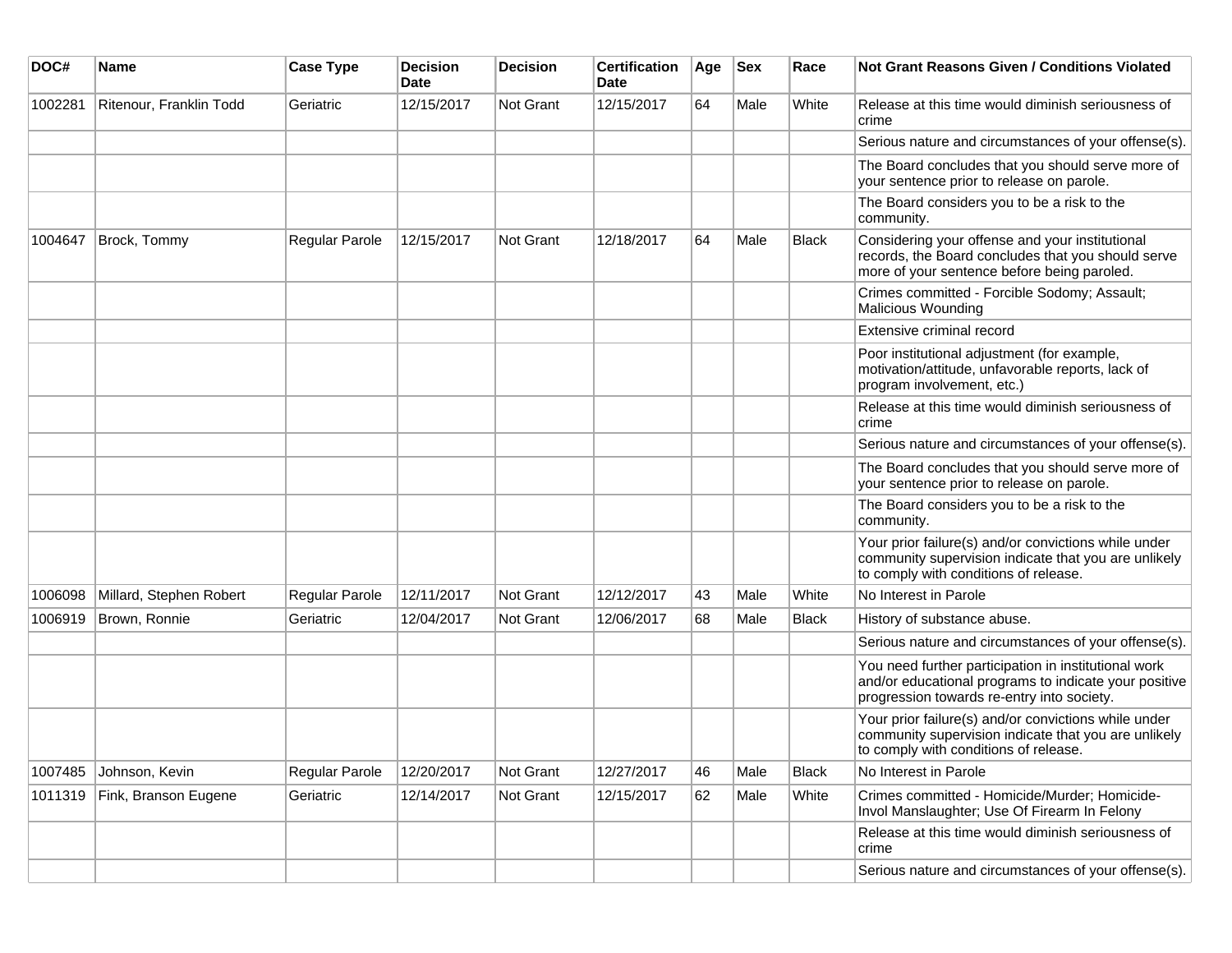| DOC#    | <b>Name</b>               | <b>Case Type</b>      | <b>Decision</b><br><b>Date</b> | <b>Decision</b>  | <b>Certification</b><br>Date | Age | <b>Sex</b> | Race         | Not Grant Reasons Given / Conditions Violated                                                                                                         |
|---------|---------------------------|-----------------------|--------------------------------|------------------|------------------------------|-----|------------|--------------|-------------------------------------------------------------------------------------------------------------------------------------------------------|
| 1011319 | Fink, Branson Eugene      | Geriatric             | 12/14/2017                     | Not Grant        | 12/15/2017                   | 62  | Male       | White        | The Board concludes that you should serve more of<br>your sentence prior to release on parole.                                                        |
| 1015196 | Sweeney, Herbert Willard  | Regular Parole        | 12/04/2017                     | Not Grant        | 12/06/2017                   | 64  | Male       | White        | Crimes committed - Aggravated Sexual Battery;<br>Aggravated Sexual Battery; Forcible Sodomy                                                           |
|         |                           |                       |                                |                  |                              |     |            |              | Extensive criminal record                                                                                                                             |
|         |                           |                       |                                |                  |                              |     |            |              | Release at this time would diminish seriousness of<br>crime                                                                                           |
|         |                           |                       |                                |                  |                              |     |            |              | The Board concludes that you should serve more of<br>your sentence prior to release on parole.                                                        |
|         |                           |                       |                                |                  |                              |     |            |              | The Board considers you to be a risk to the<br>community.                                                                                             |
|         |                           |                       |                                |                  |                              |     |            |              | You need to show a longer period of stable<br>adjustment.                                                                                             |
| 1019004 | Swim, Donald              | Regular Parole        | 11/30/2017                     | Not Grant        | 12/01/2017                   | 68  | Male       | White        | No Interest in Parole                                                                                                                                 |
| 1020579 | Dunn, Timothy Paul        | Regular Parole        | 12/05/2017                     | Not Grant        | 12/06/2017                   | 57  | Male       | White        | No Interest in Parole                                                                                                                                 |
| 1021521 | Padgett, Richard Clarence | Regular Parole        | 12/05/2017                     | <b>Not Grant</b> | 12/06/2017                   | 46  | Male       | White        | Crimes committed - Burglary: At Night, To Commit<br>Felony                                                                                            |
|         |                           |                       |                                |                  |                              |     |            |              | Extensive criminal record                                                                                                                             |
|         |                           |                       |                                |                  |                              |     |            |              | Poor institutional adjustment (for example,<br>motivation/attitude, unfavorable reports, lack of<br>program involvement, etc.)                        |
|         |                           |                       |                                |                  |                              |     |            |              | Serious nature and circumstances of your offense(s).                                                                                                  |
|         |                           |                       |                                |                  |                              |     |            |              | Your prior failure(s) and/or convictions while under<br>community supervision indicate that you are unlikely<br>to comply with conditions of release. |
| 1021578 | Robinson, Kenneth Eugene  | <b>Regular Parole</b> | 12/28/2017                     | <b>Not Grant</b> | 12/29/2017                   | 45  | Male       | <b>Black</b> | Crimes committed - Sex Assault, Rape; Forcible<br>Sodomy; Forcible Sodomy                                                                             |
|         |                           |                       |                                |                  |                              |     |            |              | History of violence.                                                                                                                                  |
|         |                           |                       |                                |                  |                              |     |            |              | Release at this time would diminish seriousness of<br>crime                                                                                           |
|         |                           |                       |                                |                  |                              |     |            |              | Serious nature and circumstances of your offense(s).                                                                                                  |
|         |                           |                       |                                |                  |                              |     |            |              | The Board concludes that you should serve more of<br>your sentence prior to release on parole.                                                        |
|         |                           |                       |                                |                  |                              |     |            |              | The Board considers you to be a risk to the<br>community.                                                                                             |
| 1025135 | Byrd, Maurice Benjamin    | Regular Parole        | 12/11/2017                     | <b>Not Grant</b> | 12/13/2017                   | 64  | Male       | <b>Black</b> | Conviction of a new crime while incarcerated                                                                                                          |
|         |                           |                       |                                |                  |                              |     |            |              | Crimes committed - Homicide/Murder; Robbery;<br>Robbery - Attempted                                                                                   |
|         |                           |                       |                                |                  |                              |     |            |              | History of violence.                                                                                                                                  |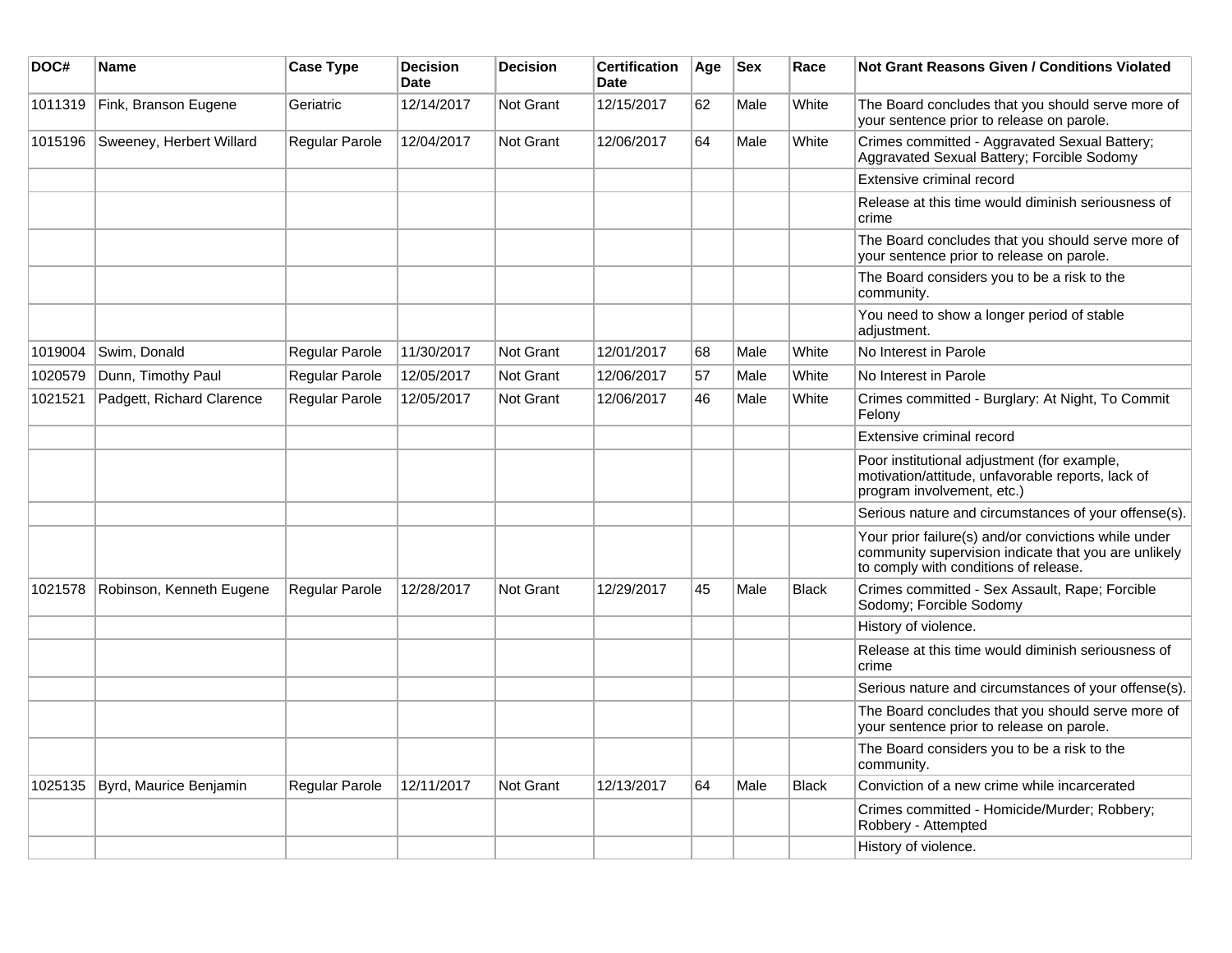| DOC#    | <b>Name</b>                | <b>Case Type</b> | <b>Decision</b><br><b>Date</b> | <b>Decision</b> | <b>Certification</b><br>Date | Age | <b>Sex</b> | Race         | <b>Not Grant Reasons Given / Conditions Violated</b>                                                                                                  |
|---------|----------------------------|------------------|--------------------------------|-----------------|------------------------------|-----|------------|--------------|-------------------------------------------------------------------------------------------------------------------------------------------------------|
| 1025135 | Byrd, Maurice Benjamin     | Regular Parole   | 12/11/2017                     | Not Grant       | 12/13/2017                   | 64  | Male       | <b>Black</b> | Poor institutional adjustment (for example,<br>motivation/attitude, unfavorable reports, lack of<br>program involvement, etc.)                        |
|         |                            |                  |                                |                 |                              |     |            |              | Release at this time would diminish seriousness of<br>crime                                                                                           |
|         |                            |                  |                                |                 |                              |     |            |              | The Board concludes that you should serve more of<br>your sentence prior to release on parole.                                                        |
|         |                            |                  |                                |                 |                              |     |            |              | The Board considers you to be a risk to the<br>community.                                                                                             |
|         |                            |                  |                                |                 |                              |     |            |              | Your record of institutional infractions indicates a<br>disregard for rules and that you are not ready to<br>conform to society.                      |
| 1026118 | Butler, Arnold Ray Jr.     | Regular Parole   | 12/05/2017                     | Not Grant       | 12/06/2017                   | 41  | Male       | White        | No Interest in Parole                                                                                                                                 |
| 1026778 | Weller, William Elwood Jr. | Regular Parole   | 12/27/2017                     | Not Grant       | 12/29/2017                   | 68  | Male       | White        | Extensive criminal record                                                                                                                             |
|         |                            |                  |                                |                 |                              |     |            |              | History of violence.                                                                                                                                  |
|         |                            |                  |                                |                 |                              |     |            |              | Release at this time would diminish seriousness of<br>crime                                                                                           |
|         |                            |                  |                                |                 |                              |     |            |              | Serious nature and circumstances of your offense(s).                                                                                                  |
|         |                            |                  |                                |                 |                              |     |            |              | The Board concludes that you should serve more of<br>your sentence prior to release on parole.                                                        |
|         |                            |                  |                                |                 |                              |     |            |              | The Board considers you to be a risk to the<br>community.                                                                                             |
| 1029455 | Person, Tyrone             | Regular Parole   | 12/09/2017                     | Not Grant       | 12/12/2017                   | 52  | Male       | <b>Black</b> | Considering your offense and your institutional<br>records, the Board concludes that you should serve<br>more of your sentence before being paroled.  |
|         |                            |                  |                                |                 |                              |     |            |              | Extensive criminal record                                                                                                                             |
|         |                            |                  |                                |                 |                              |     |            |              | History of substance abuse.                                                                                                                           |
|         |                            |                  |                                |                 |                              |     |            |              | Serious nature and circumstances of your offense(s).                                                                                                  |
|         |                            |                  |                                |                 |                              |     |            |              | The Board considers you to be a risk to the<br>community.                                                                                             |
|         |                            |                  |                                |                 |                              |     |            |              | Your prior failure(s) and/or convictions while under<br>community supervision indicate that you are unlikely<br>to comply with conditions of release. |
| 1034382 | Spence, George Anthony     | Regular Parole   | 12/04/2017                     | Not Grant       | 12/06/2017                   | 42  | Male       | Black        | Extensive criminal record                                                                                                                             |
|         |                            |                  |                                |                 |                              |     |            |              | Release at this time would diminish seriousness of<br>crime                                                                                           |
|         |                            |                  |                                |                 |                              |     |            |              | Serious nature and circumstances of your offense(s).                                                                                                  |
|         |                            |                  |                                |                 |                              |     |            |              | The Board concludes that you should serve more of<br>your sentence prior to release on parole.                                                        |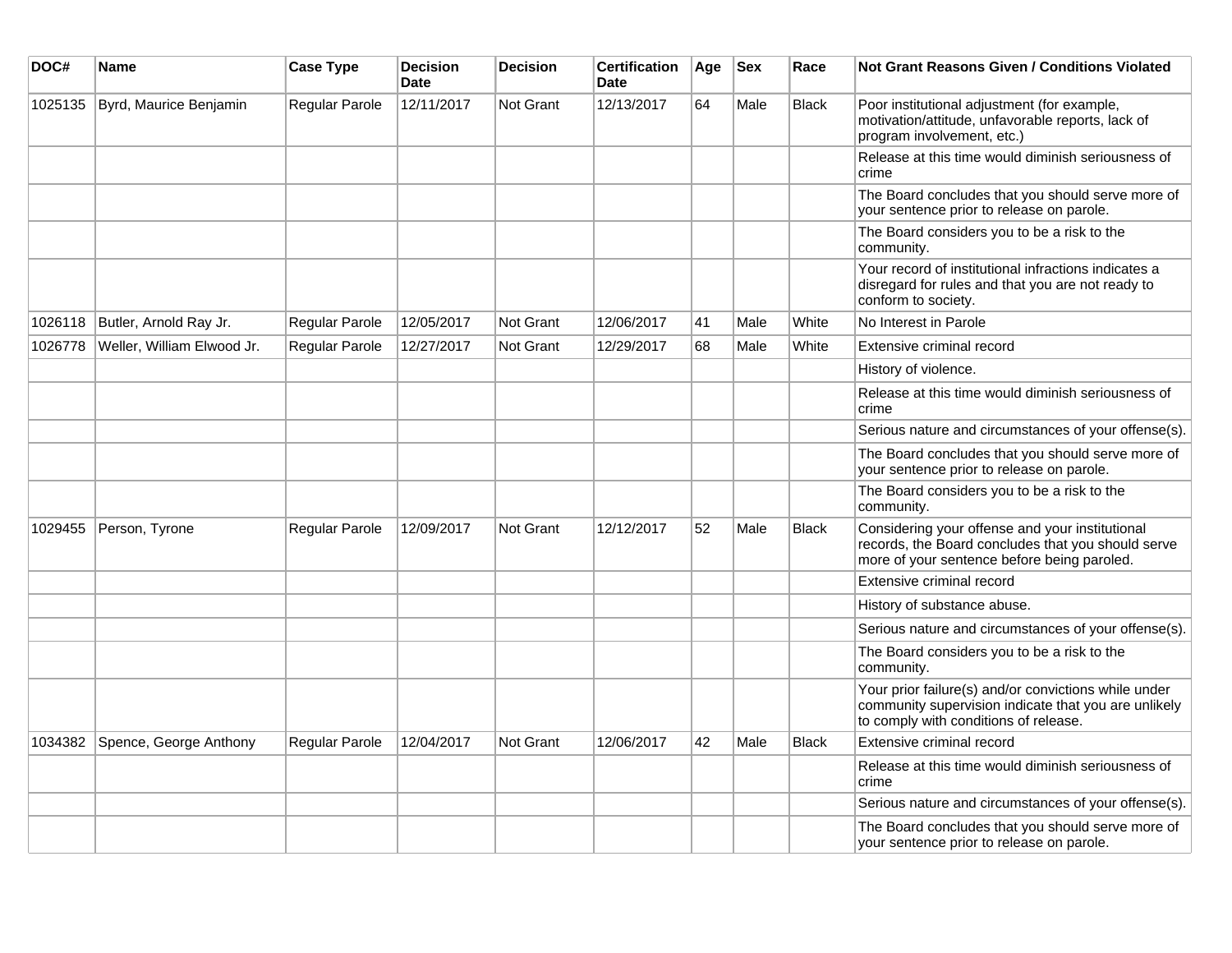| DOC#    | <b>Name</b>            | <b>Case Type</b> | <b>Decision</b><br><b>Date</b> | <b>Decision</b> | <b>Certification</b><br>Date | Age | <b>Sex</b> | Race         | <b>Not Grant Reasons Given / Conditions Violated</b>                                                                                                        |
|---------|------------------------|------------------|--------------------------------|-----------------|------------------------------|-----|------------|--------------|-------------------------------------------------------------------------------------------------------------------------------------------------------------|
| 1034382 | Spence, George Anthony | Regular Parole   | 12/04/2017                     | Not Grant       | 12/06/2017                   | 42  | Male       | <b>Black</b> | You need further participation in institutional work<br>and/or educational programs to indicate your positive<br>progression towards re-entry into society. |
|         |                        |                  |                                |                 |                              |     |            |              | Your record indicates a serious disregard for the<br>property rights of others.                                                                             |
| 1035478 | Hall, Barry Lynn       | Regular Parole   | 12/21/2017                     | Not Grant       | 12/27/2017                   | 55  | Male       | White        | Conviction of a new crime while incarcerated                                                                                                                |
|         |                        |                  |                                |                 |                              |     |            |              | Extensive criminal record                                                                                                                                   |
|         |                        |                  |                                |                 |                              |     |            |              | Poor institutional adjustment (for example,<br>motivation/attitude, unfavorable reports, lack of<br>program involvement, etc.)                              |
|         |                        |                  |                                |                 |                              |     |            |              | The Board considers you to be a risk to the<br>community.                                                                                                   |
|         |                        |                  |                                |                 |                              |     |            |              | You need further participation in institutional work<br>and/or educational programs to indicate your positive<br>progression towards re-entry into society. |
|         |                        |                  |                                |                 |                              |     |            |              | You need to show a longer period of stable<br>adjustment.                                                                                                   |
| 1036110 | Lockley, John B Jr.    | Regular Parole   | 12/29/2017                     | Not Grant       | 12/29/2017                   | 50  | Male       | Black        | Conviction of a new crime while incarcerated                                                                                                                |
|         |                        |                  |                                |                 |                              |     |            |              | Release at this time would diminish seriousness of<br>crime                                                                                                 |
|         |                        |                  |                                |                 |                              |     |            |              | Serious nature and circumstances of your offense(s).                                                                                                        |
|         |                        |                  |                                |                 |                              |     |            |              | You need to show a longer period of stable<br>adjustment.                                                                                                   |
| 1037107 | Boone, Renard Keith    | Regular Parole   | 12/03/2017                     | Not Grant       | 12/06/2017                   | 58  | Male       | <b>Black</b> | Crimes committed - Forcible Sodomy; Forcible<br>Sodomy; Marijuana-Sell                                                                                      |
|         |                        |                  |                                |                 |                              |     |            |              | Release at this time would diminish seriousness of<br>crime                                                                                                 |
|         |                        |                  |                                |                 |                              |     |            |              | Serious nature and circumstances of your offense(s).                                                                                                        |
|         |                        |                  |                                |                 |                              |     |            |              | The Board considers you to be a risk to the<br>community.                                                                                                   |
| 1037778 | Walker, Robert Glenn   | Regular Parole   | 12/27/2017                     | Not Grant       | 12/29/2017                   | 51  | Male       | <b>Black</b> | Considering your offense and your institutional<br>records, the Board concludes that you should serve<br>more of your sentence before being paroled.        |
|         |                        |                  |                                |                 |                              |     |            |              | Release at this time would diminish seriousness of<br>crime                                                                                                 |
|         |                        |                  |                                |                 |                              |     |            |              | The Board concludes that you should serve more of<br>your sentence prior to release on parole.                                                              |
|         |                        |                  |                                |                 |                              |     |            |              | The Board considers you to be a risk to the<br>community.                                                                                                   |
|         |                        |                  |                                |                 |                              |     |            |              | Your prior failure(s) and/or convictions while under<br>community supervision indicate that you are unlikely<br>to comply with conditions of release.       |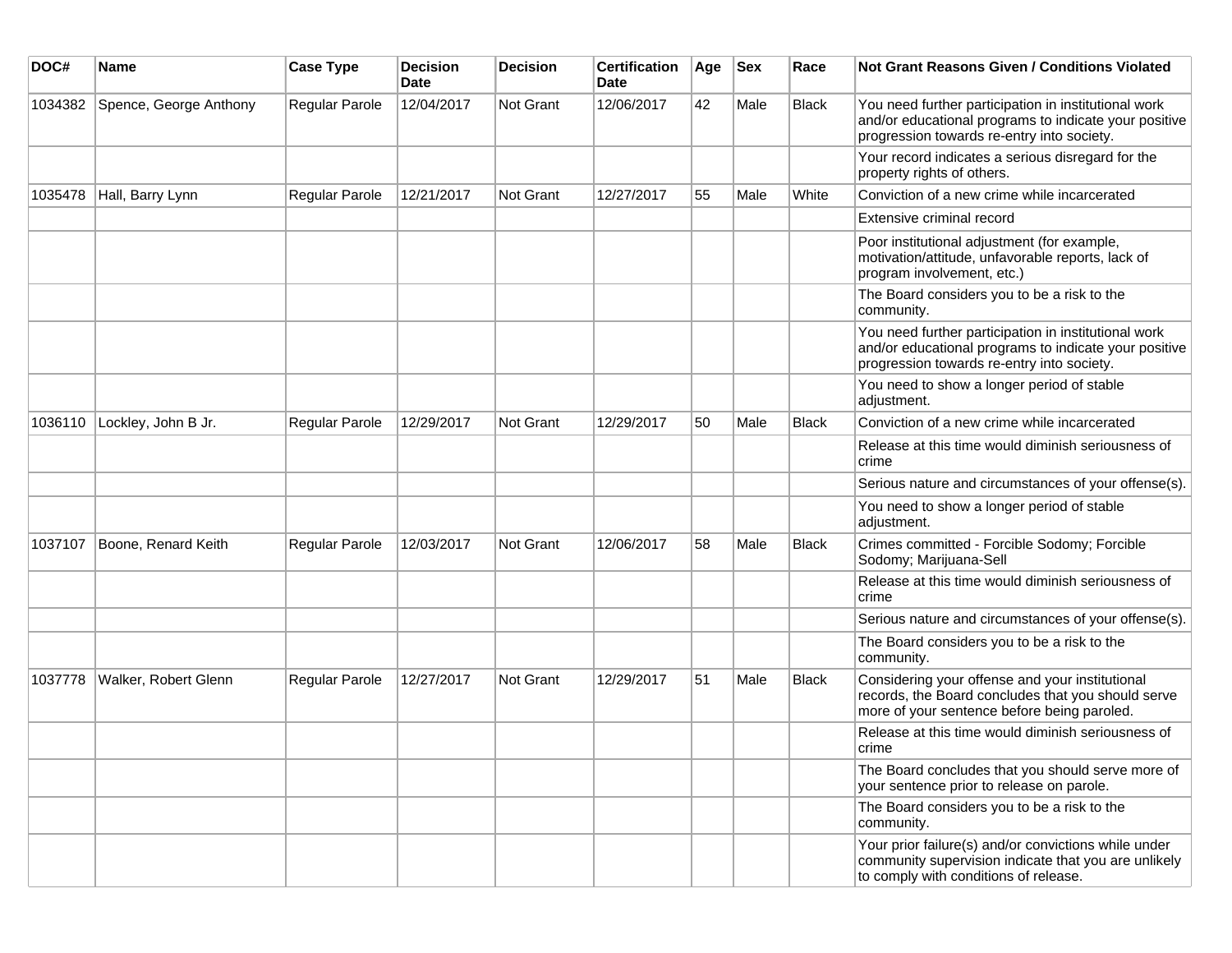| DOC#    | <b>Name</b>            | <b>Case Type</b> | <b>Decision</b><br><b>Date</b> | <b>Decision</b>  | <b>Certification</b><br>Date | Age | <b>Sex</b> | Race         | Not Grant Reasons Given / Conditions Violated                                                                                                               |
|---------|------------------------|------------------|--------------------------------|------------------|------------------------------|-----|------------|--------------|-------------------------------------------------------------------------------------------------------------------------------------------------------------|
| 1042324 | Everette, Craig Lamont | Regular Parole   | 12/15/2017                     | <b>Not Grant</b> | 12/18/2017                   | 48  | Male       | Black        | Crimes committed - Forcible Sodomy; Sodomy: By<br>Force Or Victim Helplessness; Sodomy: By Force Or<br>Victim Helplessness                                  |
|         |                        |                  |                                |                  |                              |     |            |              | Serious nature and circumstances of your offense(s).                                                                                                        |
|         |                        |                  |                                |                  |                              |     |            |              | Your prior failure(s) and/or convictions while under<br>community supervision indicate that you are unlikely<br>to comply with conditions of release.       |
| 1042978 | Boone, Henry Thomas    | Regular Parole   | 12/11/2017                     | Not Grant        | 12/13/2017                   | 52  | Male       | <b>Black</b> | Crimes committed - Homicide-1st Degree; Robbery;<br>Damage Property                                                                                         |
|         |                        |                  |                                |                  |                              |     |            |              | Release at this time would diminish seriousness of<br>crime                                                                                                 |
|         |                        |                  |                                |                  |                              |     |            |              | Serious nature and circumstances of your offense(s).                                                                                                        |
|         |                        |                  |                                |                  |                              |     |            |              | The Board concludes that you should serve more of<br>your sentence prior to release on parole.                                                              |
|         |                        |                  |                                |                  |                              |     |            |              | You need further participation in institutional work<br>and/or educational programs to indicate your positive<br>progression towards re-entry into society. |
| 1043272 | Wilson, Thomas Leon    | Geriatric        | 12/29/2017                     | Not Grant        | 12/29/2017                   | 67  | Male       | <b>Black</b> | Extensive criminal record                                                                                                                                   |
|         |                        |                  |                                |                  |                              |     |            |              | History of violence.                                                                                                                                        |
|         |                        |                  |                                |                  |                              |     |            |              | Release at this time would diminish seriousness of<br>crime                                                                                                 |
|         |                        |                  |                                |                  |                              |     |            |              | Your prior failure(s) and/or convictions while under<br>community supervision indicate that you are unlikely<br>to comply with conditions of release.       |
| 1050088 | Canada, Kelvin Andre   | Regular Parole   | 12/15/2017                     | Not Grant        | 12/15/2017                   | 46  | Male       | <b>Black</b> | History of violence.                                                                                                                                        |
|         |                        |                  |                                |                  |                              |     |            |              | Release at this time would diminish seriousness of<br>crime                                                                                                 |
|         |                        |                  |                                |                  |                              |     |            |              | The Board concludes that you should serve more of<br>your sentence prior to release on parole.                                                              |
|         |                        |                  |                                |                  |                              |     |            |              | The Board considers you to be a risk to the<br>community.                                                                                                   |
| 1052599 | Sanders, Donnie Edison | Regular Parole   | 12/02/2017                     | <b>Not Grant</b> | 12/06/2017                   | 46  | Male       | <b>Black</b> | No Interest in Parole                                                                                                                                       |
| 1053512 | Childers, Thomas Hugh  | Regular Parole   | 12/21/2017                     | <b>Not Grant</b> | 12/27/2017                   | 57  | Male       | White        | Crimes committed - Abduct-No Ransom Or Asslt;<br>Abduct-No Ransom Or Asslt; Abduct-No Ransom Or<br>Asslt                                                    |
|         |                        |                  |                                |                  |                              |     |            |              | Release at this time would diminish seriousness of<br>crime                                                                                                 |
|         |                        |                  |                                |                  |                              |     |            |              | Serious nature and circumstances of your offense(s).                                                                                                        |
|         |                        |                  |                                |                  |                              |     |            |              | The Board concludes that you should serve more of<br>your sentence prior to release on parole.                                                              |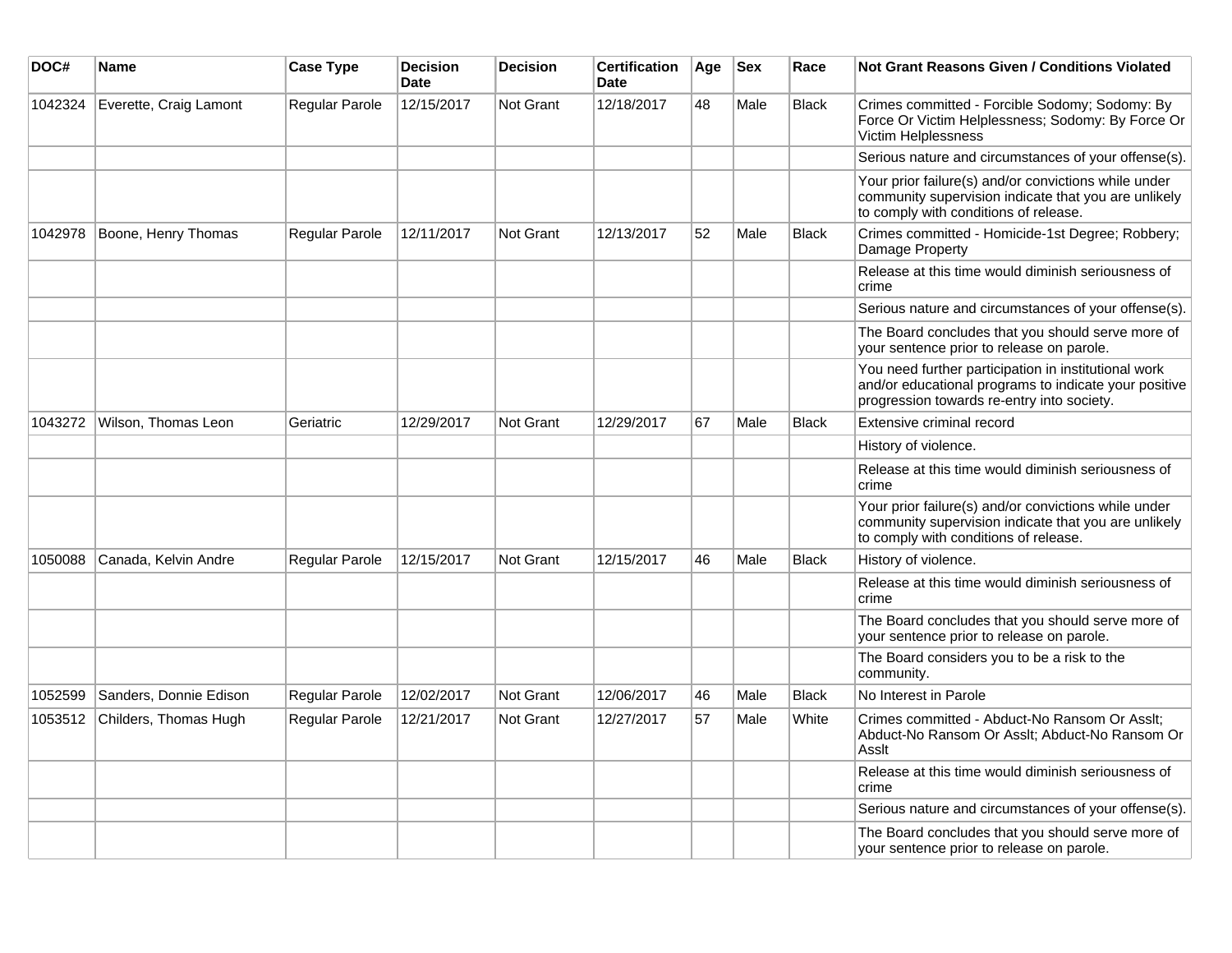| DOC#    | Name                                 | <b>Case Type</b>      | <b>Decision</b><br>Date | <b>Decision</b> | <b>Certification</b><br>Date | Age | <b>Sex</b>   | Race         | Not Grant Reasons Given / Conditions Violated                                                                                                         |
|---------|--------------------------------------|-----------------------|-------------------------|-----------------|------------------------------|-----|--------------|--------------|-------------------------------------------------------------------------------------------------------------------------------------------------------|
| 1053512 | Childers, Thomas Hugh                | Regular Parole        | 12/21/2017              | Not Grant       | 12/27/2017                   | 57  | Male         | White        | The Board considers you to be a risk to the<br>community.                                                                                             |
| 1054831 | Rouse, Christa Shawn                 | Regular Parole        | 11/30/2017              | Not Grant       | 12/01/2017                   | 52  | Female White |              | Crimes committed - Homicide-1st Degree; Robbery;<br><b>Burglary</b>                                                                                   |
|         |                                      |                       |                         |                 |                              |     |              |              | History of violence.                                                                                                                                  |
|         |                                      |                       |                         |                 |                              |     |              |              | Release at this time would diminish seriousness of<br>crime                                                                                           |
|         |                                      |                       |                         |                 |                              |     |              |              | The Board concludes that you should serve more of<br>your sentence prior to release on parole.                                                        |
| 1056830 | Hudak, Michael A                     | <b>Regular Parole</b> | 12/18/2017              | Not Grant       | 12/18/2017                   | 56  | Male         | White        | Crimes committed - Abduct-No Ransom Or Asslt;<br>Abduct-No Ransom Or Asslt; Sex Assault, Rape                                                         |
|         |                                      |                       |                         |                 |                              |     |              |              | Extensive criminal record                                                                                                                             |
|         |                                      |                       |                         |                 |                              |     |              |              | Release at this time would diminish seriousness of<br>crime                                                                                           |
|         |                                      |                       |                         |                 |                              |     |              |              | Serious nature and circumstances of your offense(s).                                                                                                  |
| 1060281 | Freeman, John Austin Jr.             | Regular Parole        | 11/29/2017              | Not Grant       | 12/01/2017                   | 56  | Male         | <b>Black</b> | Extensive criminal record                                                                                                                             |
|         |                                      |                       |                         |                 |                              |     |              |              | Release at this time would diminish seriousness of<br>crime                                                                                           |
|         |                                      |                       |                         |                 |                              |     |              |              | The Board concludes that you should serve more of<br>your sentence prior to release on parole.                                                        |
|         |                                      |                       |                         |                 |                              |     |              |              | You need to show a longer period of stable<br>adjustment.                                                                                             |
|         |                                      |                       |                         |                 |                              |     |              |              | Your record indicates a serious disregard for the<br>property rights of others.                                                                       |
| 1060326 | Sowers, Donald Wayne Jr.             | <b>Regular Parole</b> | 12/28/2017              | Not Grant       | 12/29/2017                   | 50  | Male         | White        | Extensive criminal record                                                                                                                             |
|         |                                      |                       |                         |                 |                              |     |              |              | Release at this time would diminish seriousness of<br>crime                                                                                           |
|         |                                      |                       |                         |                 |                              |     |              |              | Serious nature and circumstances of your offense(s).                                                                                                  |
| 1060929 | Hawkins, BaruchYah<br><b>BedeYah</b> | <b>Regular Parole</b> | 12/22/2017              | Not Grant       | 12/27/2017                   | 56  | Male         | White        | Extensive criminal record                                                                                                                             |
|         |                                      |                       |                         |                 |                              |     |              |              | History of substance abuse.                                                                                                                           |
|         |                                      |                       |                         |                 |                              |     |              |              | History of violence.                                                                                                                                  |
|         |                                      |                       |                         |                 |                              |     |              |              | Release at this time would diminish seriousness of<br>crime                                                                                           |
|         |                                      |                       |                         |                 |                              |     |              |              | Your prior failure(s) and/or convictions while under<br>community supervision indicate that you are unlikely<br>to comply with conditions of release. |
| 1063735 | Bryant, Gerrard Avery                | Regular Parole        | 12/09/2017              | Not Grant       | 12/12/2017                   | 60  | Male         | Black        | Considering your offense and your institutional<br>records, the Board concludes that you should serve<br>more of your sentence before being paroled.  |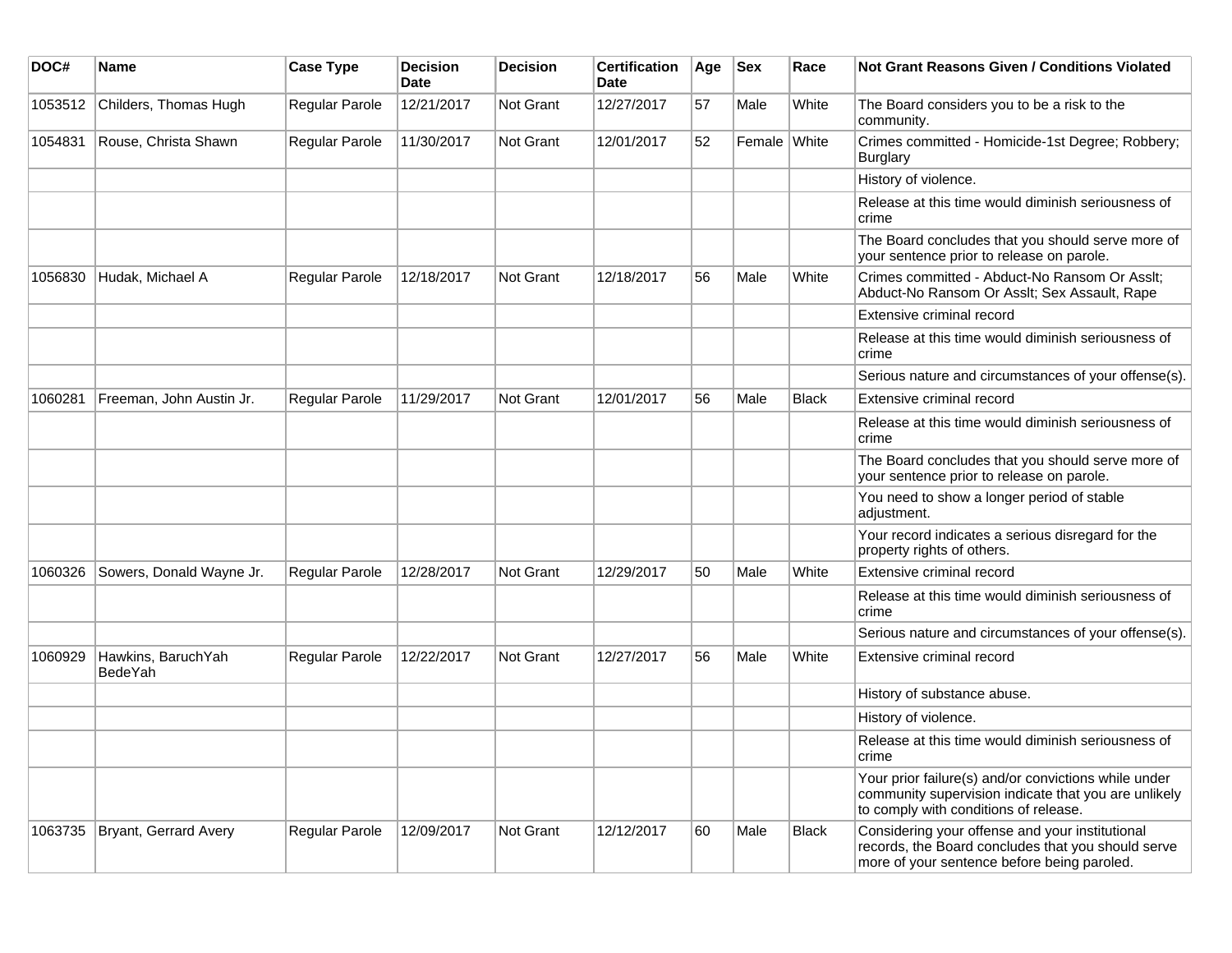| DOC#    | <b>Name</b>              | <b>Case Type</b> | <b>Decision</b><br>Date | <b>Decision</b>  | <b>Certification</b><br>Date | Age | <b>Sex</b> | Race         | Not Grant Reasons Given / Conditions Violated                                                                                                         |
|---------|--------------------------|------------------|-------------------------|------------------|------------------------------|-----|------------|--------------|-------------------------------------------------------------------------------------------------------------------------------------------------------|
| 1063735 | Bryant, Gerrard Avery    | Regular Parole   | 12/09/2017              | Not Grant        | 12/12/2017                   | 60  | Male       | Black        | Crimes committed - Homicide-1st Degree; Robbery;<br><b>Burglary</b>                                                                                   |
|         |                          |                  |                         |                  |                              |     |            |              | Serious nature and circumstances of your offense(s).                                                                                                  |
|         |                          |                  |                         |                  |                              |     |            |              | The Board concludes that you should serve more of<br>your sentence prior to release on parole.                                                        |
| 1064850 | Langford, Randall Lee    | Geriatric        | 12/04/2017              | Not Grant        | 12/06/2017                   | 63  | Male       | White        | No Interest in Parole                                                                                                                                 |
| 1065808 | Savage, Valentina        | Regular Parole   | 11/30/2017              | <b>Not Grant</b> | 12/01/2017                   | 65  | Male       | <b>Black</b> | Release at this time would diminish seriousness of<br>crime                                                                                           |
|         |                          |                  |                         |                  |                              |     |            |              | Serious nature and circumstances of your offense(s).                                                                                                  |
|         |                          |                  |                         |                  |                              |     |            |              | The Board concludes that you should serve more of<br>your sentence prior to release on parole.                                                        |
| 1066789 | Williams, Lewis          | Regular Parole   | 12/15/2017              | Not Grant        | 12/15/2017                   | 69  | Male       | <b>Black</b> | Crimes committed - Abduct-No Ransom Or Asslt;<br>Parole Violation                                                                                     |
|         |                          |                  |                         |                  |                              |     |            |              | History of substance abuse.                                                                                                                           |
|         |                          |                  |                         |                  |                              |     |            |              | Release at this time would diminish seriousness of<br>crime                                                                                           |
|         |                          |                  |                         |                  |                              |     |            |              | Serious nature and circumstances of your offense(s).                                                                                                  |
|         |                          |                  |                         |                  |                              |     |            |              | The Board considers you to be a risk to the<br>community.                                                                                             |
|         |                          |                  |                         |                  |                              |     |            |              | Your prior failure(s) and/or convictions while under<br>community supervision indicate that you are unlikely<br>to comply with conditions of release. |
| 1067045 | Bullock, Jesse Scott     | Regular Parole   | 12/22/2017              | Not Grant        | 12/27/2017                   | 54  | Male       | White        | History of substance abuse.                                                                                                                           |
|         |                          |                  |                         |                  |                              |     |            |              | History of violence.                                                                                                                                  |
|         |                          |                  |                         |                  |                              |     |            |              | Poor institutional adjustment (for example,<br>motivation/attitude, unfavorable reports, lack of<br>program involvement, etc.)                        |
|         |                          |                  |                         |                  |                              |     |            |              | Release at this time would diminish seriousness of<br>crime                                                                                           |
|         |                          |                  |                         |                  |                              |     |            |              | Serious nature and circumstances of your offense(s).                                                                                                  |
|         |                          |                  |                         |                  |                              |     |            |              | The Board concludes that you should serve more of<br>your sentence prior to release on parole.                                                        |
| 1071273 | Slavek, Robert Joseph    | Geriatric        | 12/29/2017              | Not Grant        | 12/29/2017                   | 74  | Male       | White        | Crimes committed - Credit Card Forgery; Credit Card<br>Larceny: Take/Obtain No.; Sexually Explicit<br>Items: Produce Material W/Minor                 |
|         |                          |                  |                         |                  |                              |     |            |              | Serious nature and circumstances of your offense(s).                                                                                                  |
|         |                          |                  |                         |                  |                              |     |            |              | The Board considers you to be a risk to the<br>community.                                                                                             |
| 1071692 | Richardson, Larry Thomas | Geriatric        | 12/21/2017              | Not Grant        | 12/28/2017                   | 68  | Male       | White        | Crimes committed - Forcible Sodomy; Forcible<br>Sodomy; Forcible Sodomy                                                                               |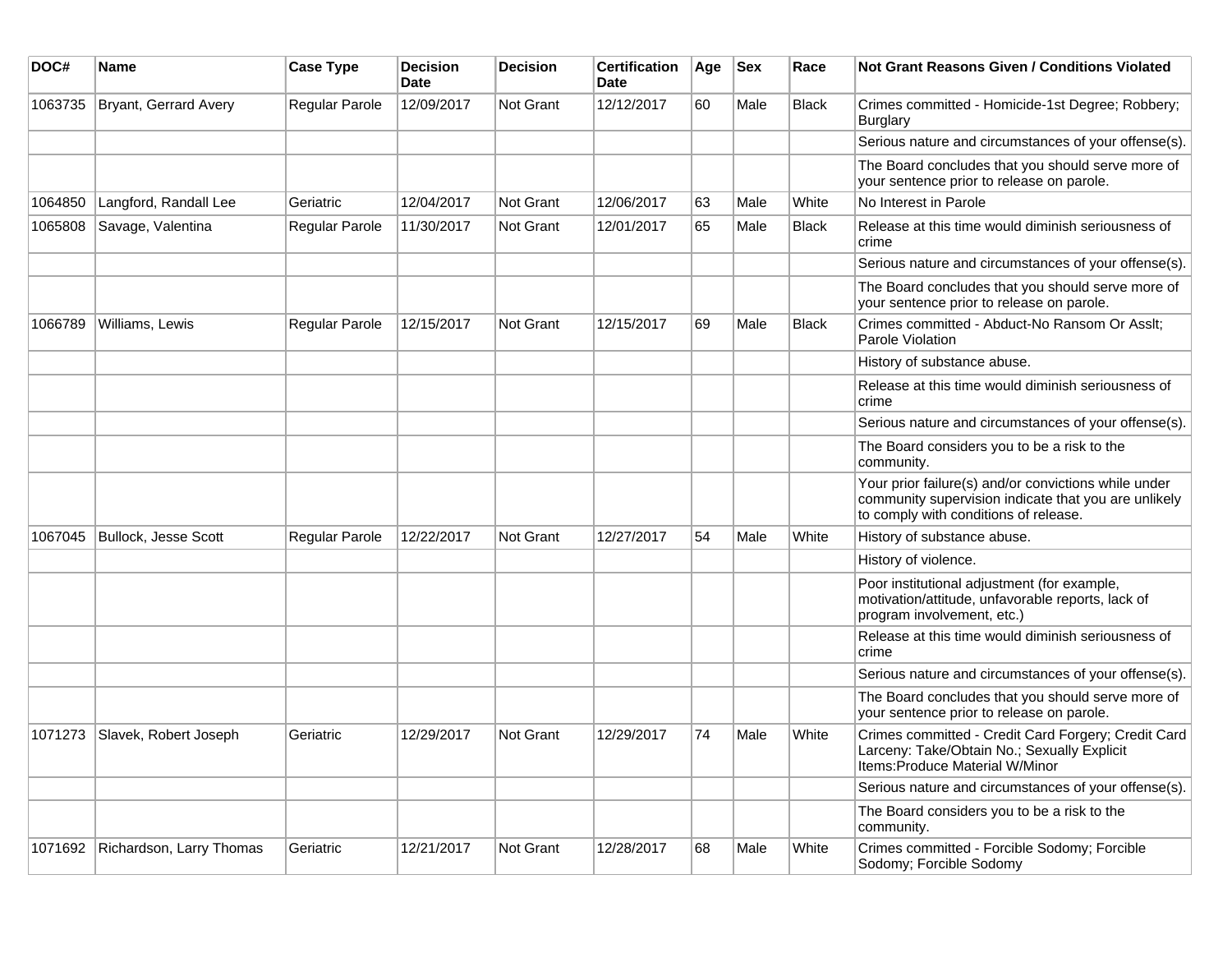| DOC#    | Name                     | <b>Case Type</b>    | <b>Decision</b><br><b>Date</b> | <b>Decision</b>  | <b>Certification</b><br>Date | Age | <b>Sex</b> | Race  | <b>Not Grant Reasons Given / Conditions Violated</b>                                                                                                        |
|---------|--------------------------|---------------------|--------------------------------|------------------|------------------------------|-----|------------|-------|-------------------------------------------------------------------------------------------------------------------------------------------------------------|
| 1071692 | Richardson, Larry Thomas | Geriatric           | 12/21/2017                     | Not Grant        | 12/28/2017                   | 68  | Male       | White | Release at this time would diminish seriousness of<br>crime                                                                                                 |
|         |                          |                     |                                |                  |                              |     |            |       | Serious nature and circumstances of your offense(s).                                                                                                        |
|         |                          |                     |                                |                  |                              |     |            |       | The Board concludes that you should serve more of<br>your sentence prior to release on parole.                                                              |
|         |                          |                     |                                |                  |                              |     |            |       | The Board considers you to be a risk to the<br>community.                                                                                                   |
|         |                          |                     |                                |                  |                              |     |            |       | You need to show a longer period of stable<br>adjustment.                                                                                                   |
| 1072895 | Edwards, Hayward Gregory | Geriatric           | 12/09/2017                     | <b>Not Grant</b> | 12/12/2017                   | 66  | Male       | Black | Extensive criminal record                                                                                                                                   |
|         |                          |                     |                                |                  |                              |     |            |       | History of substance abuse.                                                                                                                                 |
|         |                          |                     |                                |                  |                              |     |            |       | History of violence.                                                                                                                                        |
|         |                          |                     |                                |                  |                              |     |            |       | Release at this time would diminish seriousness of<br>crime                                                                                                 |
|         |                          |                     |                                |                  |                              |     |            |       | Serious nature and circumstances of your offense(s).                                                                                                        |
|         |                          |                     |                                |                  |                              |     |            |       | The Board considers you to be a risk to the<br>community.                                                                                                   |
|         |                          |                     |                                |                  |                              |     |            |       | Your prior failure(s) and/or convictions while under<br>community supervision indicate that you are unlikely<br>to comply with conditions of release.       |
| 1077098 | Coppedge, Alvernon       | <b>Board Review</b> | 12/13/2017                     | <b>Not Grant</b> | 12/15/2017                   | 52  | Male       | Black | Release at this time would diminish seriousness of<br>crime                                                                                                 |
|         |                          |                     |                                |                  |                              |     |            |       | Serious nature and circumstances of your offense(s).                                                                                                        |
|         |                          |                     |                                |                  |                              |     |            |       | The Board concludes that you should serve more of<br>your sentence prior to release on parole.                                                              |
| 1083112 | Booker, Drewitt Antonio  | Regular Parole      | 12/03/2017                     | Not Grant        | 12/06/2017                   | 43  | Male       | Black | Crimes committed - (Attempted)Robbery: On Or<br>Near Street; Assault: (Misdemeanor); Indecent<br>Liberties: W/Child <15Y                                    |
|         |                          |                     |                                |                  |                              |     |            |       | Poor institutional adjustment (for example,<br>motivation/attitude, unfavorable reports, lack of<br>program involvement, etc.)                              |
|         |                          |                     |                                |                  |                              |     |            |       | Release at this time would diminish seriousness of<br>crime                                                                                                 |
|         |                          |                     |                                |                  |                              |     |            |       | The Board considers you to be a risk to the<br>community.                                                                                                   |
|         |                          |                     |                                |                  |                              |     |            |       | You need further participation in institutional work<br>and/or educational programs to indicate your positive<br>progression towards re-entry into society. |
|         |                          |                     |                                |                  |                              |     |            |       | You need to show a longer period of stable<br>adjustment.                                                                                                   |
| 1084048 | Willis, Darrell W        | Geriatric           | 12/04/2017                     | Not Grant        | 12/06/2017                   | 63  | Male       | White | Crimes committed - Penetrate W/Inanimate Object;<br>Forcible Sodomy; Breaking And Entering                                                                  |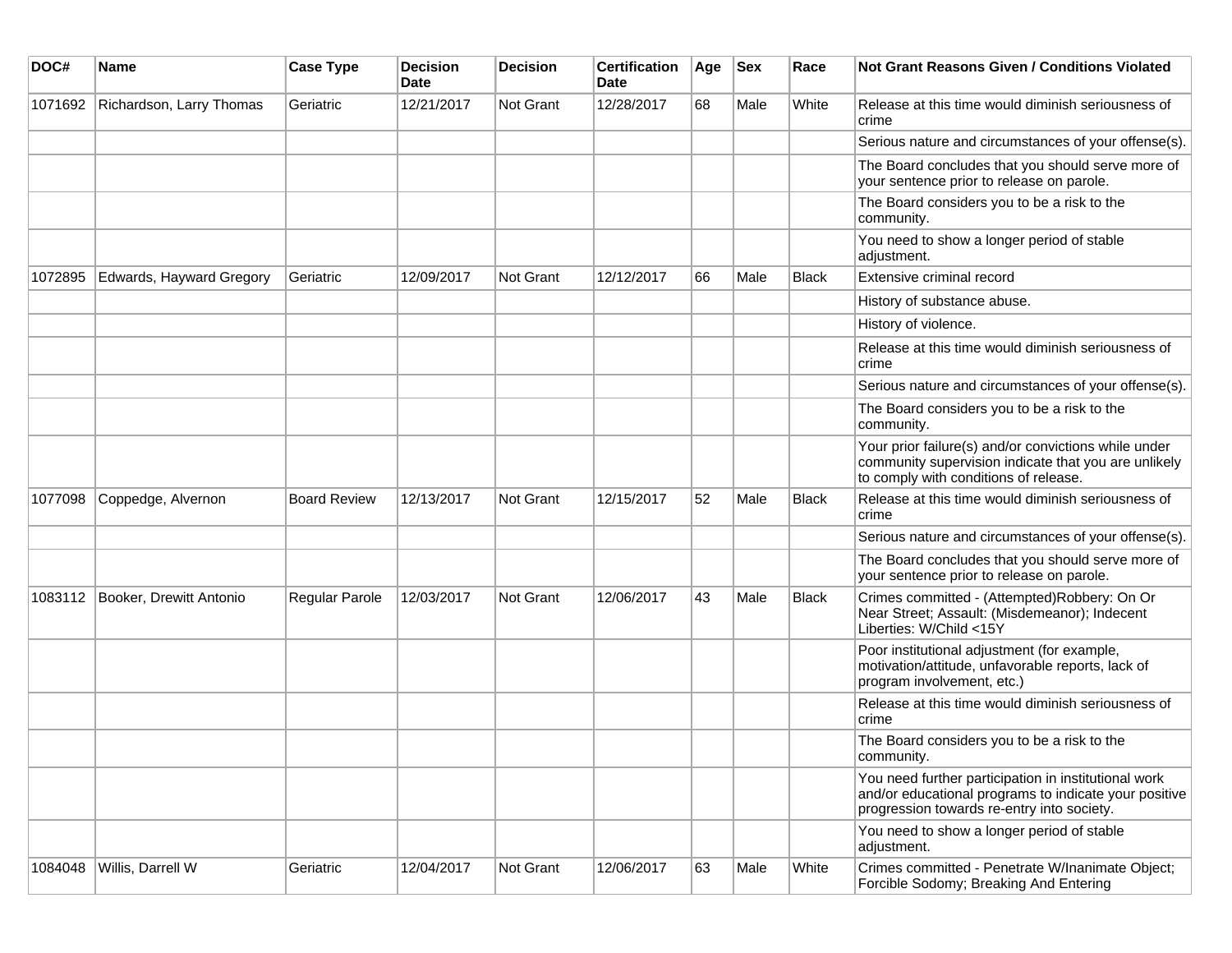| DOC#    | <b>Name</b>                | <b>Case Type</b> | <b>Decision</b><br><b>Date</b> | <b>Decision</b>  | <b>Certification</b><br><b>Date</b> | Age | <b>Sex</b> | Race         | <b>Not Grant Reasons Given / Conditions Violated</b>                                                                                                  |
|---------|----------------------------|------------------|--------------------------------|------------------|-------------------------------------|-----|------------|--------------|-------------------------------------------------------------------------------------------------------------------------------------------------------|
| 1084048 | Willis, Darrell W          | Geriatric        | 12/04/2017                     | Not Grant        | 12/06/2017                          | 63  | Male       | White        | Extensive criminal record                                                                                                                             |
|         |                            |                  |                                |                  |                                     |     |            |              | History of substance abuse.                                                                                                                           |
|         |                            |                  |                                |                  |                                     |     |            |              | History of violence.                                                                                                                                  |
|         |                            |                  |                                |                  |                                     |     |            |              | Release at this time would diminish seriousness of<br>crime                                                                                           |
|         |                            |                  |                                |                  |                                     |     |            |              | Serious nature and circumstances of your offense(s).                                                                                                  |
|         |                            |                  |                                |                  |                                     |     |            |              | The Board considers you to be a risk to the<br>community.                                                                                             |
| 1085473 | Riley, Lewis Harvey        | Regular Parole   | 12/06/2017                     | <b>Not Grant</b> | 12/06/2017                          | 58  | Male       | White        | Extensive criminal record                                                                                                                             |
|         |                            |                  |                                |                  |                                     |     |            |              | The Board concludes that you should serve more of<br>your sentence prior to release on parole.                                                        |
|         |                            |                  |                                |                  |                                     |     |            |              | You need to show a longer period of stable<br>adjustment.                                                                                             |
|         |                            |                  |                                |                  |                                     |     |            |              | Your prior failure(s) and/or convictions while under<br>community supervision indicate that you are unlikely<br>to comply with conditions of release. |
|         |                            |                  |                                |                  |                                     |     |            |              | Your record indicates a serious disregard for the<br>property rights of others.                                                                       |
| 1089960 | Johnson, Joseph Carl       | Geriatric        | 12/09/2017                     | Not Grant        | 12/12/2017                          | 60  | Male       | Black        | Crimes committed - Homicide-1st Degree; Use Of<br>Firearm In Felony                                                                                   |
|         |                            |                  |                                |                  |                                     |     |            |              | Release at this time would diminish seriousness of<br>crime                                                                                           |
|         |                            |                  |                                |                  |                                     |     |            |              | Serious nature and circumstances of your offense(s).                                                                                                  |
|         |                            |                  |                                |                  |                                     |     |            |              | The Board concludes that you should serve more of<br>your sentence prior to release on parole.                                                        |
| 1090413 | Yarborough, Ezra Sylvester | Geriatric        | 12/08/2017                     | <b>Not Grant</b> | 12/12/2017                          | 66  | Male       | Black        | Crimes committed - Murder: 2nd Degree; Assault:<br>Shoot, Stab, Etc In Commission Of Felony                                                           |
|         |                            |                  |                                |                  |                                     |     |            |              | History of substance abuse.                                                                                                                           |
|         |                            |                  |                                |                  |                                     |     |            |              | History of violence.                                                                                                                                  |
|         |                            |                  |                                |                  |                                     |     |            |              | Release at this time would diminish seriousness of<br>crime                                                                                           |
|         |                            |                  |                                |                  |                                     |     |            |              | Serious nature and circumstances of your offense(s).                                                                                                  |
|         |                            |                  |                                |                  |                                     |     |            |              | The Board concludes that you should serve more of<br>your sentence prior to release on parole.                                                        |
|         |                            |                  |                                |                  |                                     |     |            |              | Your prior failure(s) and/or convictions while under<br>community supervision indicate that you are unlikely<br>to comply with conditions of release. |
| 1091165 | Shabazz, Kariem            | Regular Parole   | 12/10/2017                     | <b>Not Grant</b> | 12/12/2017                          | 67  | Male       | <b>Black</b> | Crimes committed - Homicide-1st Degree                                                                                                                |
|         |                            |                  |                                |                  |                                     |     |            |              | History of violence.                                                                                                                                  |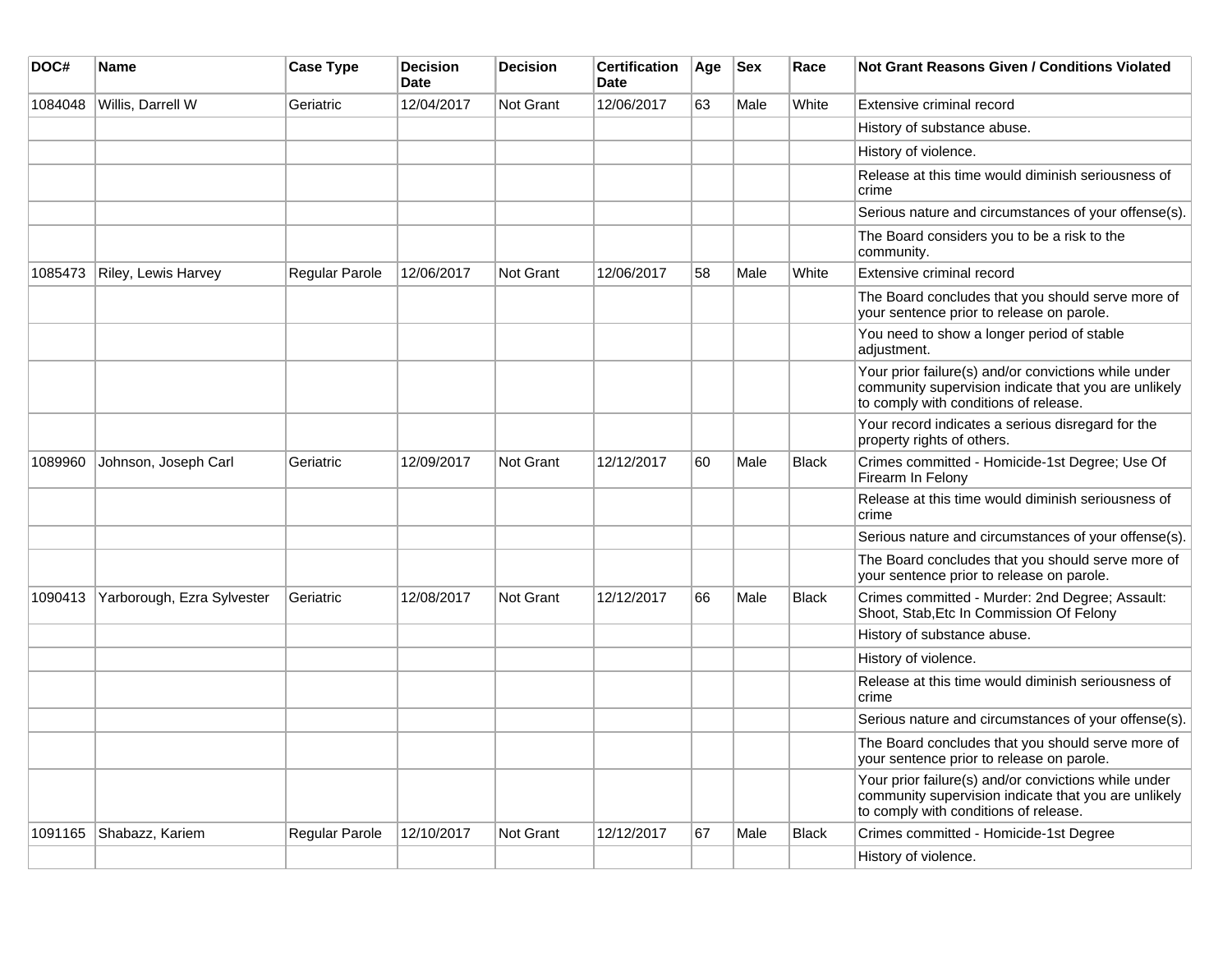| DOC#    | Name                  | <b>Case Type</b>      | <b>Decision</b><br><b>Date</b> | <b>Decision</b>  | <b>Certification</b><br><b>Date</b> | Age | <b>Sex</b> | Race         | <b>Not Grant Reasons Given / Conditions Violated</b>                                                                                                  |
|---------|-----------------------|-----------------------|--------------------------------|------------------|-------------------------------------|-----|------------|--------------|-------------------------------------------------------------------------------------------------------------------------------------------------------|
| 1091165 | Shabazz, Kariem       | <b>Regular Parole</b> | 12/10/2017                     | Not Grant        | 12/12/2017                          | 67  | Male       | <b>Black</b> | Release at this time would diminish seriousness of<br>crime                                                                                           |
|         |                       |                       |                                |                  |                                     |     |            |              | Serious nature and circumstances of your offense(s).                                                                                                  |
|         |                       |                       |                                |                  |                                     |     |            |              | The Board considers you to be a risk to the<br>community.                                                                                             |
| 1091554 | Cooper, Israel Ray    | <b>Regular Parole</b> | 12/11/2017                     | <b>Not Grant</b> | 12/13/2017                          | 45  | Male       | White        | Crimes committed - Assault: By Inmate, Probationer,<br>Etc On Employee; Extort: In Writing; Extort: In<br>Writing                                     |
|         |                       |                       |                                |                  |                                     |     |            |              | <b>Extensive criminal record</b>                                                                                                                      |
|         |                       |                       |                                |                  |                                     |     |            |              | Poor institutional adjustment (for example,<br>motivation/attitude, unfavorable reports, lack of<br>program involvement, etc.)                        |
|         |                       |                       |                                |                  |                                     |     |            |              | Release at this time would diminish seriousness of<br>crime                                                                                           |
|         |                       |                       |                                |                  |                                     |     |            |              | The Board considers you to be a risk to the<br>community.                                                                                             |
|         |                       |                       |                                |                  |                                     |     |            |              | Your prior failure(s) and/or convictions while under<br>community supervision indicate that you are unlikely<br>to comply with conditions of release. |
| 1093472 | Spires, Poitier Lopez | <b>Regular Parole</b> | 12/04/2017                     | <b>Not Grant</b> | 12/06/2017                          | 55  | Male       | <b>Black</b> | <b>Extensive criminal record</b>                                                                                                                      |
|         |                       |                       |                                |                  |                                     |     |            |              | Release at this time would diminish seriousness of<br>crime                                                                                           |
|         |                       |                       |                                |                  |                                     |     |            |              | Serious nature and circumstances of your offense(s).                                                                                                  |
|         |                       |                       |                                |                  |                                     |     |            |              | The Board concludes that you should serve more of<br>your sentence prior to release on parole.                                                        |
| 1093884 | Berg, Norman George   | <b>Regular Parole</b> | 11/30/2017                     | Not Grant        | 12/01/2017                          | 80  | Male       | White        | Release at this time would diminish seriousness of<br>crime                                                                                           |
|         |                       |                       |                                |                  |                                     |     |            |              | Serious nature and circumstances of your offense(s).                                                                                                  |
| 1094389 | Linder, Timothy       | Regular Parole        | 12/18/2017                     | <b>Not Grant</b> | 12/18/2017                          | 56  | Male       | White        | Release at this time would diminish seriousness of<br>crime                                                                                           |
|         |                       |                       |                                |                  |                                     |     |            |              | Serious nature and circumstances of your offense(s).                                                                                                  |
|         |                       |                       |                                |                  |                                     |     |            |              | The Board concludes that you should serve more of<br>your sentence prior to release on parole.                                                        |
|         |                       |                       |                                |                  |                                     |     |            |              | The Board considers you to be a risk to the<br>community.                                                                                             |
| 1095184 | Skates, James Alfred  | Geriatric             | 12/19/2017                     | Not Grant        | 12/28/2017                          | 70  | Male       | White        | Crimes committed - Sex Assault, Rape; Sex Assault,<br>Rape; Sex Assault, Rape                                                                         |
|         |                       |                       |                                |                  |                                     |     |            |              | Release at this time would diminish seriousness of<br>crime                                                                                           |
|         |                       |                       |                                |                  |                                     |     |            |              | Serious nature and circumstances of your offense(s).                                                                                                  |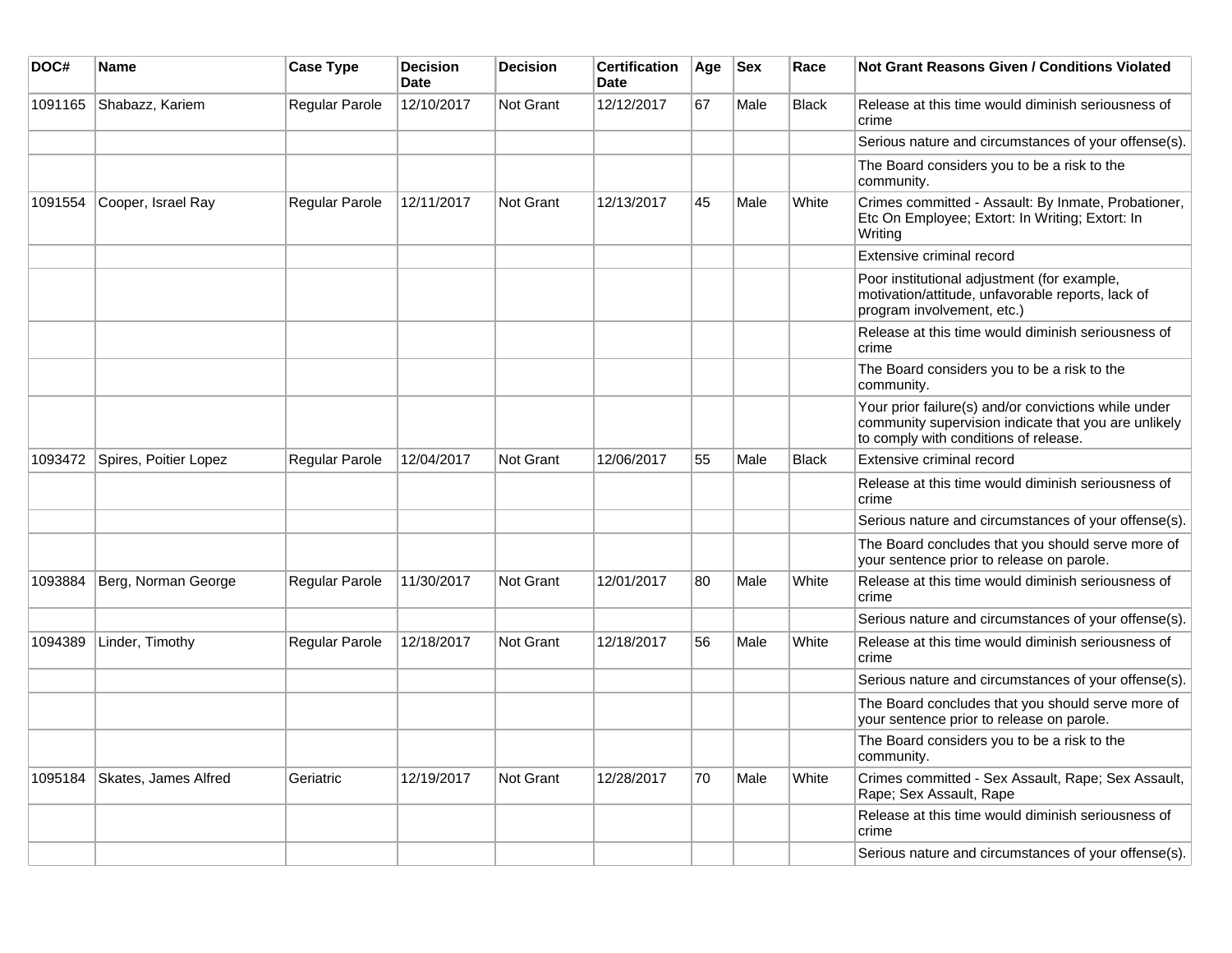| DOC#    | Name                             | <b>Case Type</b> | <b>Decision</b><br><b>Date</b> | <b>Decision</b>  | <b>Certification</b><br>Date | Age | <b>Sex</b> | Race         | Not Grant Reasons Given / Conditions Violated                                                                                                         |
|---------|----------------------------------|------------------|--------------------------------|------------------|------------------------------|-----|------------|--------------|-------------------------------------------------------------------------------------------------------------------------------------------------------|
| 1095184 | Skates, James Alfred             | Geriatric        | 12/19/2017                     | Not Grant        | 12/28/2017                   | 70  | Male       | White        | The Board concludes that you should serve more of<br>your sentence prior to release on parole.                                                        |
|         |                                  |                  |                                |                  |                              |     |            |              | The Board considers you to be a risk to the<br>community.                                                                                             |
| 1095223 | Gaskins, Roy L                   | Regular Parole   | 12/12/2017                     | Not Grant        | 12/13/2017                   | 49  | Male       | <b>Black</b> | Crimes committed - Homicide-Capital; Robbery;<br>Robbery                                                                                              |
|         |                                  |                  |                                |                  |                              |     |            |              | History of violence.                                                                                                                                  |
|         |                                  |                  |                                |                  |                              |     |            |              | Serious nature and circumstances of your offense(s).                                                                                                  |
|         |                                  |                  |                                |                  |                              |     |            |              | The Board concludes that you should serve more of<br>your sentence prior to release on parole.                                                        |
| 1098274 | Carbullido, Edward Charco<br>Jr. | Regular Parole   | 12/03/2017                     | Not Grant        | 12/06/2017                   | 43  | Male       | <b>Black</b> | History of violence.                                                                                                                                  |
|         |                                  |                  |                                |                  |                              |     |            |              | Release at this time would diminish seriousness of<br>crime                                                                                           |
|         |                                  |                  |                                |                  |                              |     |            |              | Serious nature and circumstances of your offense(s).                                                                                                  |
|         |                                  |                  |                                |                  |                              |     |            |              | Your prior failure(s) and/or convictions while under<br>community supervision indicate that you are unlikely<br>to comply with conditions of release. |
| 1098628 | Bailey, Mills Thomas Jr.         | Regular Parole   | 12/05/2017                     | <b>Not Grant</b> | 12/06/2017                   | 57  | Male       | <b>Black</b> | Considering your offense and your institutional<br>records, the Board concludes that you should serve<br>more of your sentence before being paroled.  |
|         |                                  |                  |                                |                  |                              |     |            |              | Crimes committed - Kidnap/Abduct; Sex Assault,<br>Rape; Grand Larceny Auto                                                                            |
|         |                                  |                  |                                |                  |                              |     |            |              | History of violence.                                                                                                                                  |
|         |                                  |                  |                                |                  |                              |     |            |              | Release at this time would diminish seriousness of<br>crime                                                                                           |
|         |                                  |                  |                                |                  |                              |     |            |              | Serious nature and circumstances of your offense(s).                                                                                                  |
|         |                                  |                  |                                |                  |                              |     |            |              | The Board considers you to be a risk to the<br>community.                                                                                             |
| 1100593 | Reynolds, Edward Lee Jr.         | Regular Parole   | 12/28/2017                     | Not Grant        | 12/29/2017                   | 53  | Male       | <b>Black</b> | Crimes committed - Murder: 2nd Degree; Robbery;<br>Robbery                                                                                            |
|         |                                  |                  |                                |                  |                              |     |            |              | History of violence.                                                                                                                                  |
|         |                                  |                  |                                |                  |                              |     |            |              | Serious nature and circumstances of your offense(s).                                                                                                  |
|         |                                  |                  |                                |                  |                              |     |            |              | Your prior failure(s) and/or convictions while under<br>community supervision indicate that you are unlikely<br>to comply with conditions of release. |
| 1101586 | Kenney, Bruce Eugene             | Regular Parole   | 11/29/2017                     | Not Grant        | 12/01/2017                   | 68  | Male       | Black        | Extensive criminal record                                                                                                                             |
|         |                                  |                  |                                |                  |                              |     |            |              | Release at this time would diminish seriousness of<br>crime                                                                                           |
|         |                                  |                  |                                |                  |                              |     |            |              | Serious nature and circumstances of your offense(s).                                                                                                  |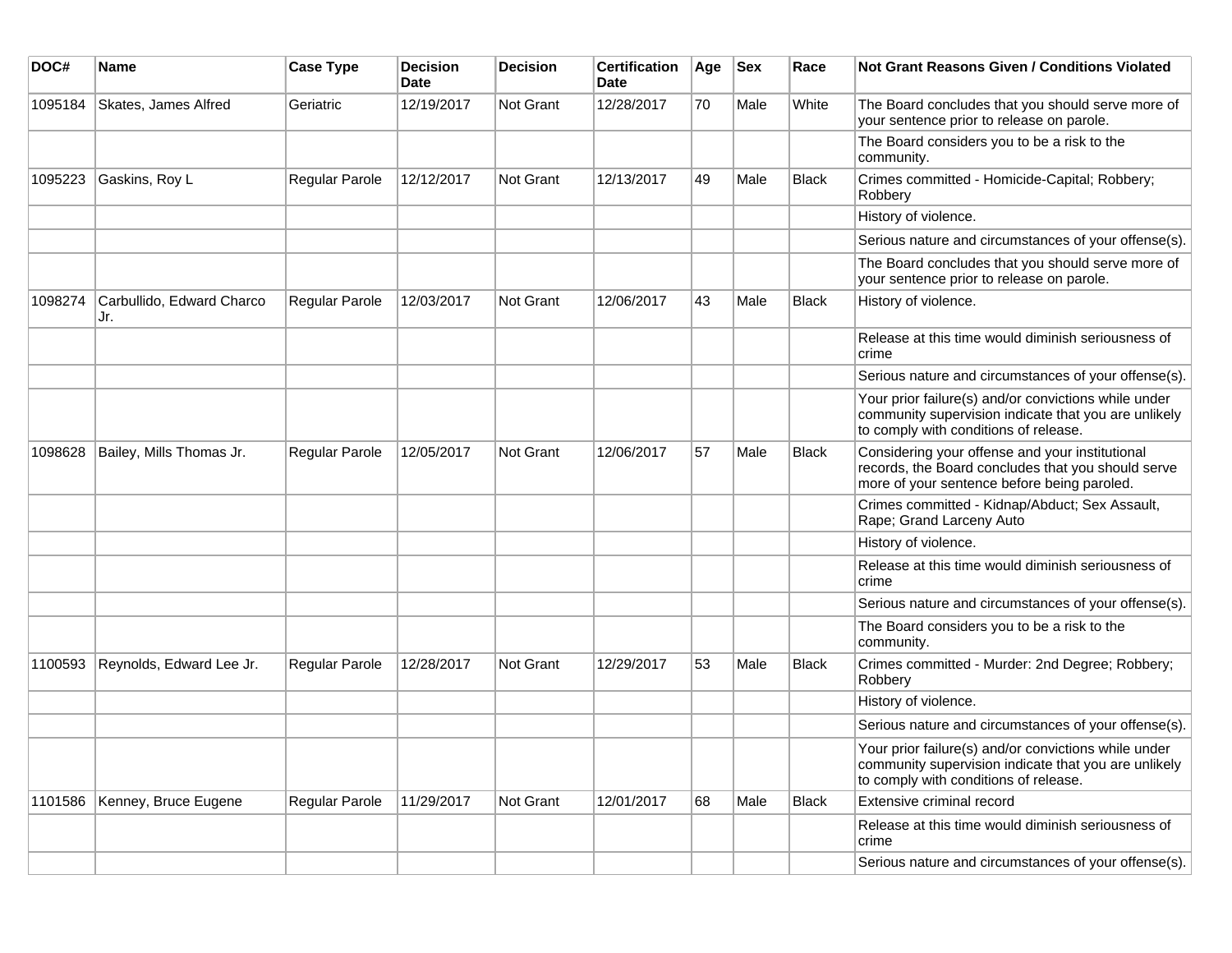| DOC#    | Name                      | <b>Case Type</b>      | <b>Decision</b><br>Date | <b>Decision</b> | <b>Certification</b><br>Date | Age | <b>Sex</b> | Race                            | <b>Not Grant Reasons Given / Conditions Violated</b>                                                                                                 |
|---------|---------------------------|-----------------------|-------------------------|-----------------|------------------------------|-----|------------|---------------------------------|------------------------------------------------------------------------------------------------------------------------------------------------------|
| 1101586 | Kenney, Bruce Eugene      | <b>Regular Parole</b> | 11/29/2017              | Not Grant       | 12/01/2017                   | 68  | Male       | <b>Black</b>                    | The Board concludes that you should serve more of<br>your sentence prior to release on parole.                                                       |
| 1102204 | Braxton, Christopher D    | Regular Parole        | 12/21/2017              | Not Grant       | 12/27/2017                   | 48  | Male       | <b>Black</b>                    | Crimes committed - Kidnap/Abduct; Sex Assault,<br>Rape; Sex Assault, Rape                                                                            |
|         |                           |                       |                         |                 |                              |     |            |                                 | Serious nature and circumstances of your offense(s).                                                                                                 |
|         |                           |                       |                         |                 |                              |     |            |                                 | The Board concludes that you should serve more of<br>your sentence prior to release on parole.                                                       |
|         |                           |                       |                         |                 |                              |     |            |                                 | The Board considers you to be a risk to the<br>community.                                                                                            |
| 1102741 | Lee, Huy Ngoc             | Regular Parole        | 12/28/2017              | Not Grant       | 12/28/2017                   | 55  | Male       | Asian or<br>Pacific<br>Islander | Release at this time would diminish seriousness of<br>crime                                                                                          |
|         |                           |                       |                         |                 |                              |     |            |                                 | Serious nature and circumstances of your offense(s).                                                                                                 |
|         |                           |                       |                         |                 |                              |     |            |                                 | The Board concludes that you should serve more of<br>your sentence prior to release on parole.                                                       |
| 1105752 | Brown, Leslie Howard Jr.  | Regular Parole        | 12/15/2017              | Not Grant       | 12/18/2017                   | 51  | Male       | <b>Black</b>                    | Poor institutional adjustment (for example,<br>motivation/attitude, unfavorable reports, lack of<br>program involvement, etc.)                       |
|         |                           |                       |                         |                 |                              |     |            |                                 | Release at this time would diminish seriousness of<br>crime                                                                                          |
|         |                           |                       |                         |                 |                              |     |            |                                 | Serious nature and circumstances of your offense(s).                                                                                                 |
|         |                           |                       |                         |                 |                              |     |            |                                 | The Board concludes that you should serve more of<br>your sentence prior to release on parole.                                                       |
|         |                           |                       |                         |                 |                              |     |            |                                 | You need to show a longer period of stable<br>adjustment.                                                                                            |
| 1108548 | Winston, John Donnell III | Regular Parole        | 12/15/2017              | Not Grant       | 12/15/2017                   | 55  | Male       | <b>Black</b>                    | Considering your offense and your institutional<br>records, the Board concludes that you should serve<br>more of your sentence before being paroled. |
|         |                           |                       |                         |                 |                              |     |            |                                 | Extensive criminal record                                                                                                                            |
|         |                           |                       |                         |                 |                              |     |            |                                 | Release at this time would diminish seriousness of<br>crime                                                                                          |
|         |                           |                       |                         |                 |                              |     |            |                                 | You need to show a longer period of stable<br>adjustment.                                                                                            |
| 1116076 | Jackson, Elton Manning    | Geriatric             | 11/28/2017              | Not Grant       | 12/01/2017                   | 62  | Male       | <b>Black</b>                    | History of violence.                                                                                                                                 |
|         |                           |                       |                         |                 |                              |     |            |                                 | Release at this time would diminish seriousness of<br>crime                                                                                          |
|         |                           |                       |                         |                 |                              |     |            |                                 | Serious nature and circumstances of your offense(s).                                                                                                 |
|         |                           |                       |                         |                 |                              |     |            |                                 | The Board concludes that you should serve more of<br>your sentence prior to release on parole.                                                       |
| 1117523 | Leclaire, Scott Wesley    | Geriatric             | 12/21/2017              | Not Grant       | 12/28/2017                   | 64  | Male       | White                           | Release at this time would diminish seriousness of<br>crime                                                                                          |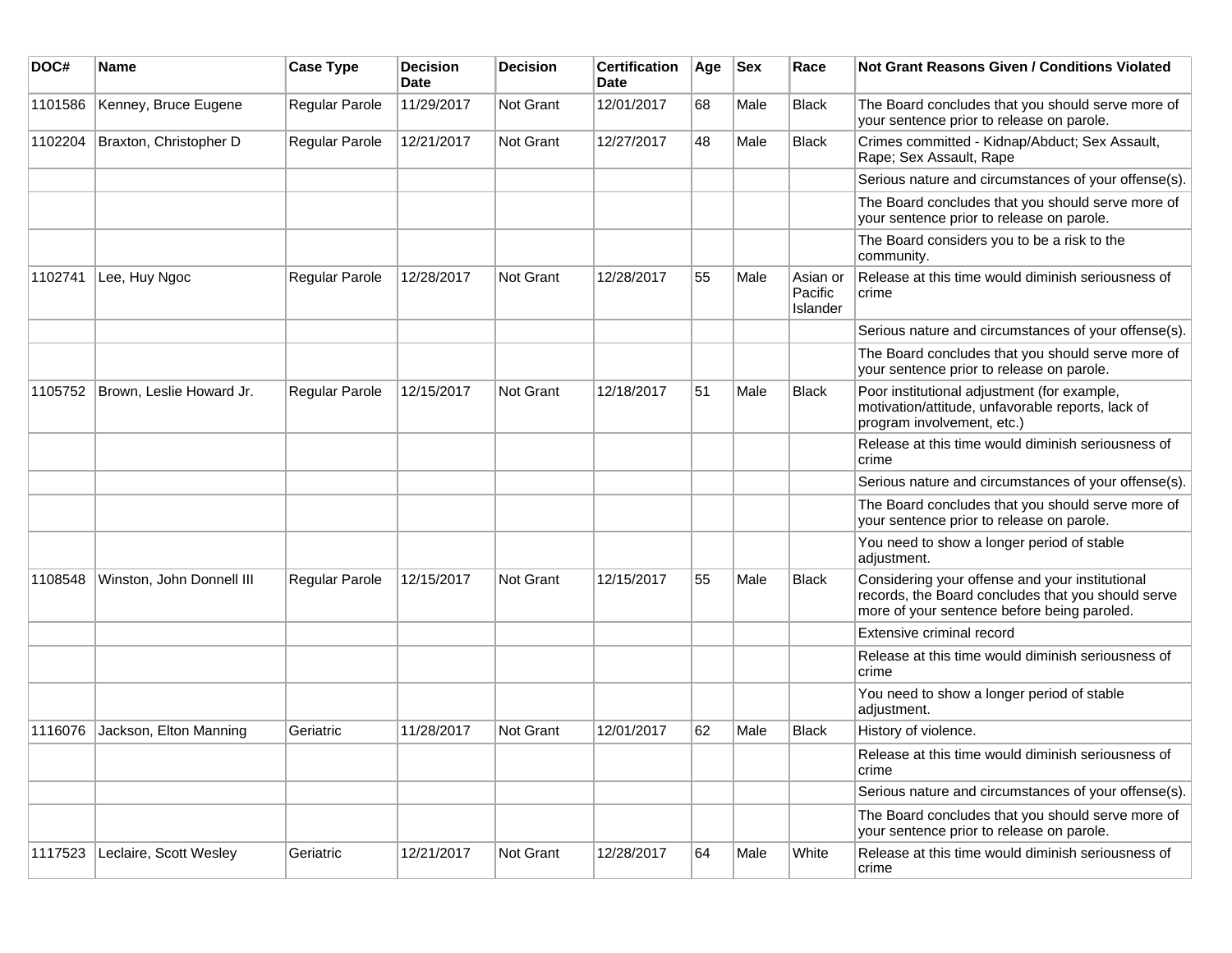| DOC#    | Name                     | <b>Case Type</b>      | <b>Decision</b><br><b>Date</b> | <b>Decision</b> | <b>Certification</b><br>Date | Age | <b>Sex</b> | Race         | <b>Not Grant Reasons Given / Conditions Violated</b>                                                                                                        |
|---------|--------------------------|-----------------------|--------------------------------|-----------------|------------------------------|-----|------------|--------------|-------------------------------------------------------------------------------------------------------------------------------------------------------------|
| 1117523 | Leclaire, Scott Wesley   | Geriatric             | 12/21/2017                     | Not Grant       | 12/28/2017                   | 64  | Male       | White        | Serious nature and circumstances of your offense(s).                                                                                                        |
|         |                          |                       |                                |                 |                              |     |            |              | The Board concludes that you should serve more of<br>your sentence prior to release on parole.                                                              |
|         |                          |                       |                                |                 |                              |     |            |              | The Board considers you to be a risk to the<br>community.                                                                                                   |
|         |                          |                       |                                |                 |                              |     |            |              | You need further participation in institutional work<br>and/or educational programs to indicate your positive<br>progression towards re-entry into society. |
| 1118392 | Pugh, James Stuart       | Regular Parole        | 12/28/2017                     | Not Grant       | 12/29/2017                   | 60  | Male       | White        | Extensive criminal record                                                                                                                                   |
|         |                          |                       |                                |                 |                              |     |            |              | History of violence.                                                                                                                                        |
|         |                          |                       |                                |                 |                              |     |            |              | Serious nature and circumstances of your offense(s).                                                                                                        |
|         |                          |                       |                                |                 |                              |     |            |              | You need to show a longer period of stable<br>adjustment.                                                                                                   |
|         |                          |                       |                                |                 |                              |     |            |              | Your prior failure(s) and/or convictions while under<br>community supervision indicate that you are unlikely<br>to comply with conditions of release.       |
| 1119991 | Johnson, Shawn Sha       | <b>Regular Parole</b> | 12/06/2017                     | Not Grant       | 12/06/2017                   | 45  | Male       | <b>Black</b> | Extensive criminal record                                                                                                                                   |
|         |                          |                       |                                |                 |                              |     |            |              | Release at this time would diminish seriousness of<br>crime                                                                                                 |
|         |                          |                       |                                |                 |                              |     |            |              | Serious nature and circumstances of your offense(s).                                                                                                        |
|         |                          |                       |                                |                 |                              |     |            |              | You need to show a longer period of stable<br>adjustment.                                                                                                   |
| 1121398 | Walker, Michael Lomax    | Regular Parole        | 12/04/2017                     | Not Grant       | 12/06/2017                   | 58  | Male       | Black        | Conviction of a new crime while incarcerated                                                                                                                |
|         |                          |                       |                                |                 |                              |     |            |              | Extensive criminal record                                                                                                                                   |
|         |                          |                       |                                |                 |                              |     |            |              | Serious nature and circumstances of your offense(s).                                                                                                        |
|         |                          |                       |                                |                 |                              |     |            |              | The Board concludes that you should serve more of<br>your sentence prior to release on parole.                                                              |
| 1123650 | Flippen, Donnie Mcarthur | Regular Parole        | 12/28/2017                     | Not Grant       | 12/29/2017                   | 53  | Male       | <b>Black</b> | Crimes committed - Sex Assault, Rape; Sex Assault,<br>Rape                                                                                                  |
|         |                          |                       |                                |                 |                              |     |            |              | Poor institutional adjustment (for example,<br>motivation/attitude, unfavorable reports, lack of<br>program involvement, etc.)                              |
|         |                          |                       |                                |                 |                              |     |            |              | Release at this time would diminish seriousness of<br>crime                                                                                                 |
|         |                          |                       |                                |                 |                              |     |            |              | Serious nature and circumstances of your offense(s).                                                                                                        |
| 1123754 | Hessom, James Looney     | Regular Parole        | 12/21/2017                     | Not Grant       | 12/27/2017                   | 80  | Male       | White        | Other                                                                                                                                                       |
|         |                          |                       |                                |                 |                              |     |            |              | Release at this time would diminish seriousness of<br>crime                                                                                                 |
|         |                          |                       |                                |                 |                              |     |            |              | Serious nature and circumstances of your offense(s).                                                                                                        |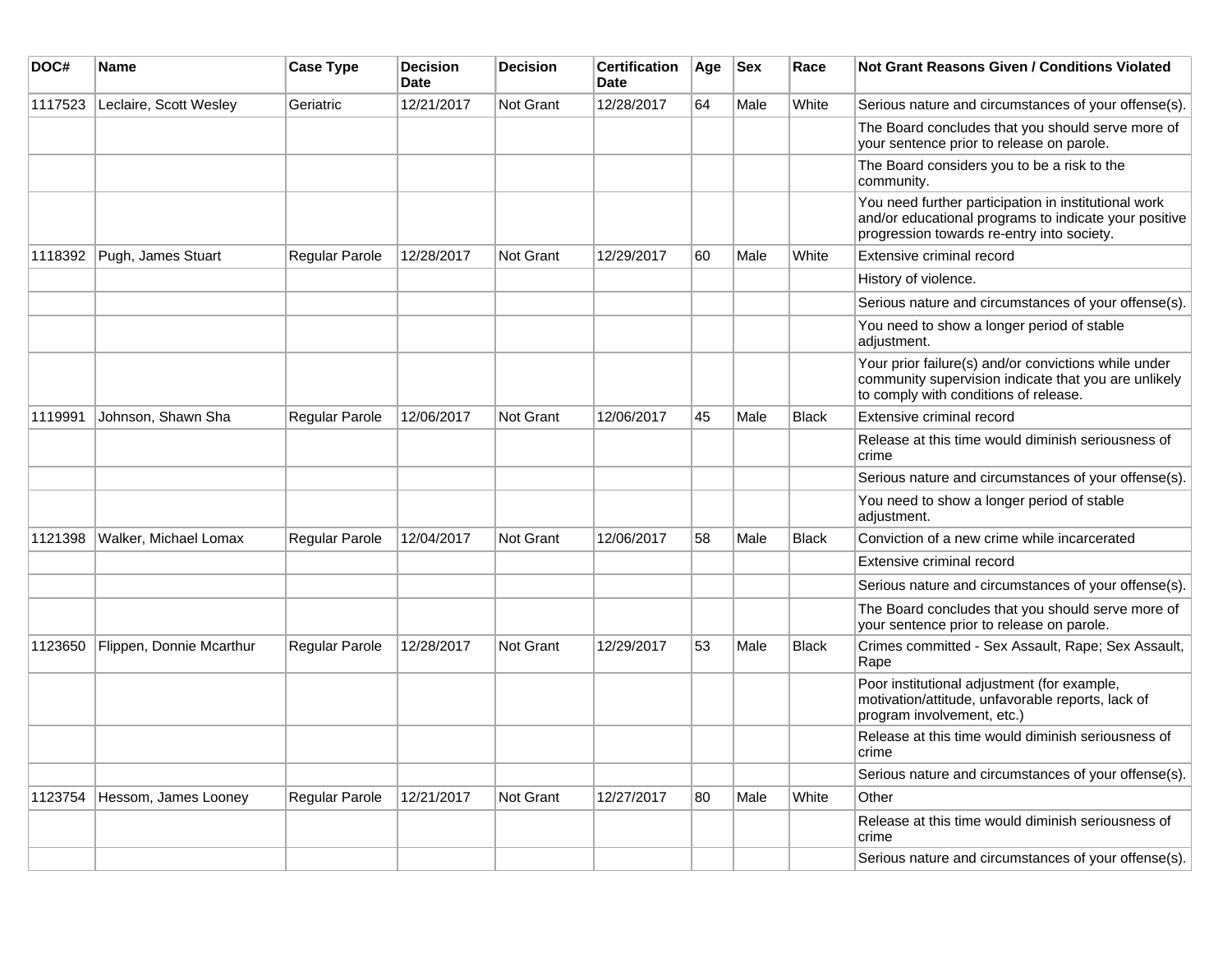| DOC#    | <b>Name</b>               | <b>Case Type</b>    | <b>Decision</b><br><b>Date</b> | <b>Decision</b> | <b>Certification</b><br>Date | Age | <b>Sex</b>   | Race         | Not Grant Reasons Given / Conditions Violated                                                                                                         |
|---------|---------------------------|---------------------|--------------------------------|-----------------|------------------------------|-----|--------------|--------------|-------------------------------------------------------------------------------------------------------------------------------------------------------|
| 1123754 | Hessom, James Looney      | Regular Parole      | 12/21/2017                     | Not Grant       | 12/27/2017                   | 80  | Male         | White        | The Board concludes that you should serve more of<br>your sentence prior to release on parole.                                                        |
|         |                           |                     |                                |                 |                              |     |              |              | The Board considers you to be a risk to the<br>community.                                                                                             |
| 1135482 | Rodriguez, Hector Collazo | Regular Parole      | 12/21/2017                     | Not Grant       | 12/27/2017                   | 60  | Male         |              | Unknown Crimes committed - Homicide-1st Degree                                                                                                        |
|         |                           |                     |                                |                 |                              |     |              |              | History of violence.                                                                                                                                  |
|         |                           |                     |                                |                 |                              |     |              |              | Release at this time would diminish seriousness of<br>crime                                                                                           |
|         |                           |                     |                                |                 |                              |     |              |              | Serious nature and circumstances of your offense(s).                                                                                                  |
| 1136002 | Jacobs, Clinton           | Geriatric           | 12/07/2017                     | Not Grant       | 12/12/2017                   | 61  | Male         | Black        | Extensive criminal record                                                                                                                             |
|         |                           |                     |                                |                 |                              |     |              |              | History of violence.                                                                                                                                  |
|         |                           |                     |                                |                 |                              |     |              |              | Release at this time would diminish seriousness of<br>crime                                                                                           |
|         |                           |                     |                                |                 |                              |     |              |              | Serious nature and circumstances of your offense(s).                                                                                                  |
|         |                           |                     |                                |                 |                              |     |              |              | The Board considers you to be a risk to the<br>community.                                                                                             |
|         |                           |                     |                                |                 |                              |     |              |              | Your prior failure(s) and/or convictions while under<br>community supervision indicate that you are unlikely<br>to comply with conditions of release. |
| 1137050 | Ezell, Doris Denise       | <b>Board Review</b> | 12/21/2017                     | Not Grant       | 12/28/2017                   | 62  | Female White |              | History of violence.                                                                                                                                  |
|         |                           |                     |                                |                 |                              |     |              |              | Release at this time would diminish seriousness of<br>crime                                                                                           |
|         |                           |                     |                                |                 |                              |     |              |              | Serious nature and circumstances of your offense(s).                                                                                                  |
|         |                           |                     |                                |                 |                              |     |              |              | The Board concludes that you should serve more of<br>your sentence prior to release on parole.                                                        |
| 1141035 | Richards, Bryant Wayne    | Regular Parole      | 12/20/2017                     | Not Grant       | 12/27/2017                   | 57  | Male         | <b>Black</b> | Crimes committed - Kidnap/Abduct; Sex Assault,<br>Rape; Forcible Sodomy                                                                               |
|         |                           |                     |                                |                 |                              |     |              |              | History of violence.                                                                                                                                  |
|         |                           |                     |                                |                 |                              |     |              |              | Release at this time would diminish seriousness of<br>crime                                                                                           |
|         |                           |                     |                                |                 |                              |     |              |              | Serious nature and circumstances of your offense(s).                                                                                                  |
|         |                           |                     |                                |                 |                              |     |              |              | The Board concludes that you should serve more of<br>your sentence prior to release on parole.                                                        |
| 1141878 | Langston, Thomas E        | Regular Parole      | 11/29/2017                     | Not Grant       | 12/01/2017                   | 49  | Male         | <b>Black</b> | Conviction of a new crime while incarcerated                                                                                                          |
|         |                           |                     |                                |                 |                              |     |              |              | Crimes committed - Sex Asslt-Attempted Rape;<br>Robbery; Robbery                                                                                      |
|         |                           |                     |                                |                 |                              |     |              |              | History of violence.                                                                                                                                  |
|         |                           |                     |                                |                 |                              |     |              |              | Release at this time would diminish seriousness of<br>crime                                                                                           |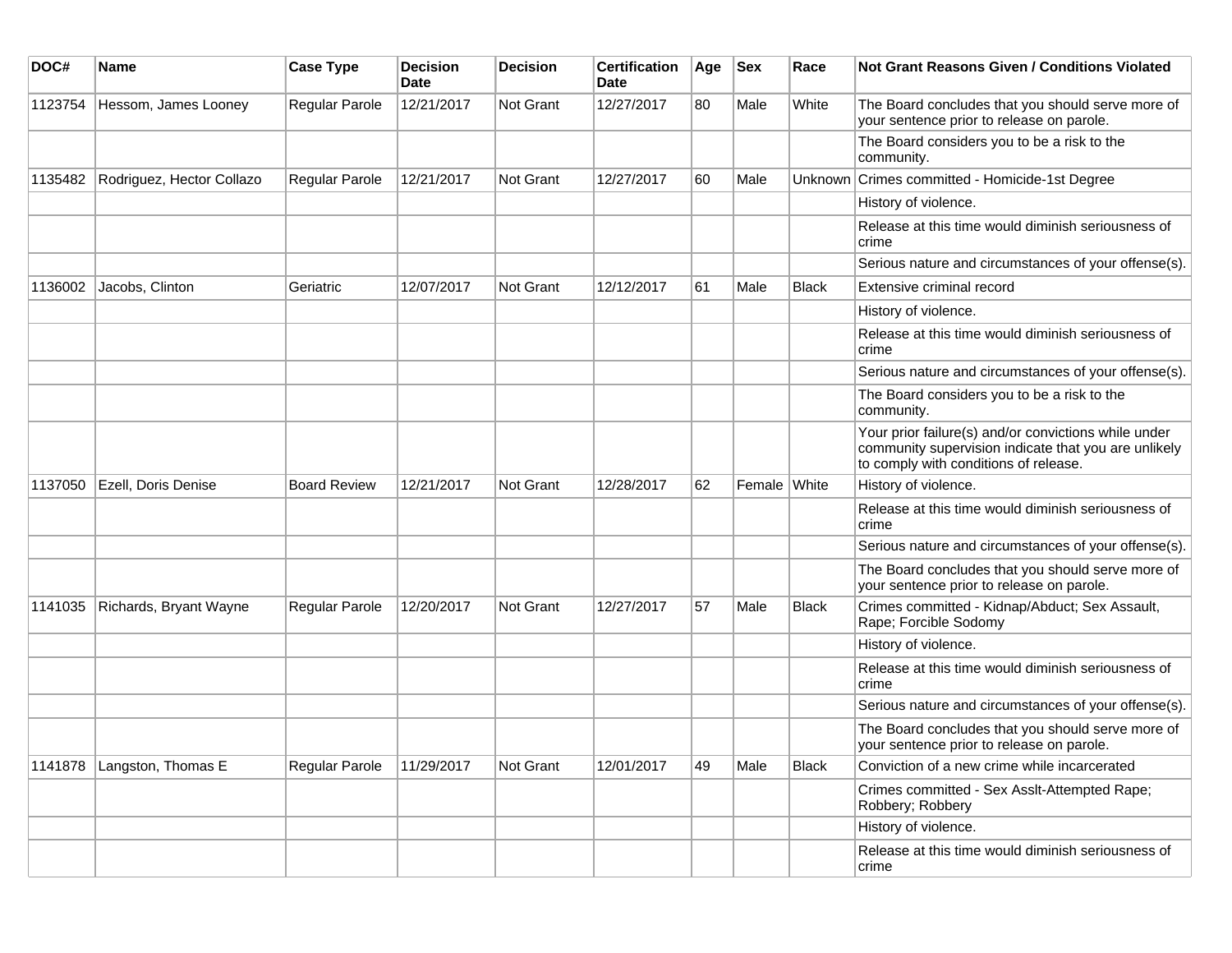| DOC#    | <b>Name</b>            | <b>Case Type</b>      | <b>Decision</b><br>Date | <b>Decision</b> | <b>Certification</b><br>Date | Age | <b>Sex</b> | Race         | Not Grant Reasons Given / Conditions Violated                                                                                                               |
|---------|------------------------|-----------------------|-------------------------|-----------------|------------------------------|-----|------------|--------------|-------------------------------------------------------------------------------------------------------------------------------------------------------------|
| 1141878 | Langston, Thomas E     | Regular Parole        | 11/29/2017              | Not Grant       | 12/01/2017                   | 49  | Male       | <b>Black</b> | Your prior failure(s) and/or convictions while under<br>community supervision indicate that you are unlikely<br>to comply with conditions of release.       |
| 1142585 | Carter, Leonard Jr.    | Regular Parole        | 12/28/2017              | Not Grant       | 12/29/2017                   | 69  | Male       | <b>Black</b> | Release at this time would diminish seriousness of<br>crime                                                                                                 |
|         |                        |                       |                         |                 |                              |     |            |              | Serious nature and circumstances of your offense(s).                                                                                                        |
|         |                        |                       |                         |                 |                              |     |            |              | The Board concludes that you should serve more of<br>your sentence prior to release on parole.                                                              |
|         |                        |                       |                         |                 |                              |     |            |              | You need further participation in institutional work<br>and/or educational programs to indicate your positive<br>progression towards re-entry into society. |
|         |                        |                       |                         |                 |                              |     |            |              | You need to show a longer period of stable<br>adjustment.                                                                                                   |
| 1144223 | Muhammad, Daauwd Malik | Geriatric             | 12/10/2017              | Not Grant       | 12/12/2017                   | 76  | Male       | <b>Black</b> | Extensive criminal record                                                                                                                                   |
|         |                        |                       |                         |                 |                              |     |            |              | History of violence.                                                                                                                                        |
|         |                        |                       |                         |                 |                              |     |            |              | Release at this time would diminish seriousness of<br>crime                                                                                                 |
|         |                        |                       |                         |                 |                              |     |            |              | Serious nature and circumstances of your offense(s).                                                                                                        |
|         |                        |                       |                         |                 |                              |     |            |              | The Board concludes that you should serve more of<br>your sentence prior to release on parole.                                                              |
|         |                        |                       |                         |                 |                              |     |            |              | The Board considers you to be a risk to the<br>community.                                                                                                   |
| 1146496 | Deans, Kenneth Russell | <b>Regular Parole</b> | 12/21/2017              | Not Grant       | 12/27/2017                   | 54  | Male       | White        | History of substance abuse.                                                                                                                                 |
|         |                        |                       |                         |                 |                              |     |            |              | History of violence.                                                                                                                                        |
|         |                        |                       |                         |                 |                              |     |            |              | Release at this time would diminish seriousness of<br>crime                                                                                                 |
|         |                        |                       |                         |                 |                              |     |            |              | The Board considers you to be a risk to the<br>community.                                                                                                   |
|         |                        |                       |                         |                 |                              |     |            |              | You need to show a longer period of stable<br>adjustment.                                                                                                   |
|         |                        |                       |                         |                 |                              |     |            |              | Your record of institutional infractions indicates a<br>disregard for rules and that you are not ready to<br>conform to society.                            |
| 1149405 | Ridings, James Nelson  | <b>Regular Parole</b> | 12/28/2017              | Not Grant       | 12/29/2017                   | 59  | Male       | White        | Crimes committed - Homicide-1st Degree                                                                                                                      |
|         |                        |                       |                         |                 |                              |     |            |              | Release at this time would diminish seriousness of<br>crime                                                                                                 |
|         |                        |                       |                         |                 |                              |     |            |              | Serious nature and circumstances of your offense(s).                                                                                                        |
|         |                        |                       |                         |                 |                              |     |            |              | The Board concludes that you should serve more of<br>your sentence prior to release on parole.                                                              |
| 1150004 | Fulford, Irvin P       | Regular Parole        | 12/18/2017              | Not Grant       | 12/18/2017                   | 61  | Male       | White        | Crimes committed - Homicide-1st Degree;<br>Kidnap/Abduct; Robbery                                                                                           |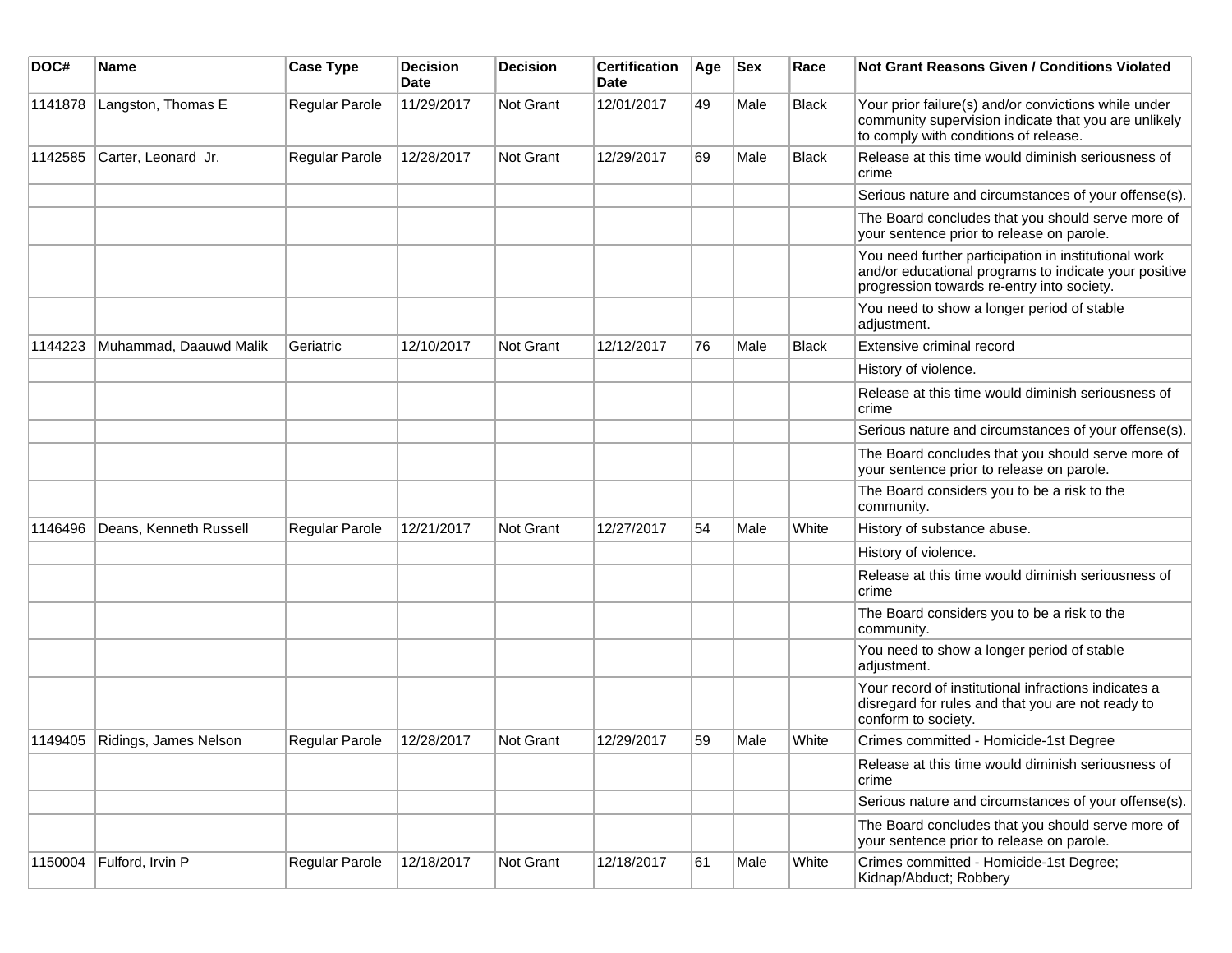| DOC#    | Name                     | <b>Case Type</b> | <b>Decision</b><br><b>Date</b> | <b>Decision</b>  | Certification<br><b>Date</b> | Age | <b>Sex</b> | Race         | Not Grant Reasons Given / Conditions Violated                                                                                                               |
|---------|--------------------------|------------------|--------------------------------|------------------|------------------------------|-----|------------|--------------|-------------------------------------------------------------------------------------------------------------------------------------------------------------|
| 1150004 | Fulford, Irvin P         | Regular Parole   | 12/18/2017                     | Not Grant        | 12/18/2017                   | 61  | Male       | White        | Release at this time would diminish seriousness of<br>crime                                                                                                 |
|         |                          |                  |                                |                  |                              |     |            |              | Serious nature and circumstances of your offense(s).                                                                                                        |
|         |                          |                  |                                |                  |                              |     |            |              | The Board concludes that you should serve more of<br>your sentence prior to release on parole.                                                              |
| 1152051 | Bragg, Edward Lebron     | Regular Parole   | 12/15/2017                     | Not Grant        | 12/15/2017                   | 58  | Male       | <b>Black</b> | Considering your offense and your institutional<br>records, the Board concludes that you should serve<br>more of your sentence before being paroled.        |
|         |                          |                  |                                |                  |                              |     |            |              | Extensive criminal record                                                                                                                                   |
|         |                          |                  |                                |                  |                              |     |            |              | Release at this time would diminish seriousness of<br>crime                                                                                                 |
|         |                          |                  |                                |                  |                              |     |            |              | Serious nature and circumstances of your offense(s).                                                                                                        |
|         |                          |                  |                                |                  |                              |     |            |              | The Board concludes that you should serve more of<br>your sentence prior to release on parole.                                                              |
|         |                          |                  |                                |                  |                              |     |            |              | The Board considers you to be a risk to the<br>community.                                                                                                   |
| 1152470 | Crawford, Edmond Edward  | Regular Parole   | 12/18/2017                     | Not Grant        | 12/18/2017                   | 54  | Male       | White        | Poor institutional adjustment (for example,<br>motivation/attitude, unfavorable reports, lack of<br>program involvement, etc.)                              |
|         |                          |                  |                                |                  |                              |     |            |              | Serious nature and circumstances of your offense(s).                                                                                                        |
|         |                          |                  |                                |                  |                              |     |            |              | The Board considers you to be a risk to the<br>community.                                                                                                   |
|         |                          |                  |                                |                  |                              |     |            |              | Your prior failure(s) and/or convictions while under<br>community supervision indicate that you are unlikely<br>to comply with conditions of release.       |
| 1154224 | Altizer, Frank Ervin Jr. | Regular Parole   | 12/18/2017                     | Not Grant        | 12/18/2017                   | 71  | Male       | White        | Poor institutional adjustment (for example,<br>motivation/attitude, unfavorable reports, lack of<br>program involvement, etc.)                              |
|         |                          |                  |                                |                  |                              |     |            |              | Release at this time would diminish seriousness of<br>crime                                                                                                 |
|         |                          |                  |                                |                  |                              |     |            |              | Serious nature and circumstances of your offense(s).                                                                                                        |
|         |                          |                  |                                |                  |                              |     |            |              | You need further participation in institutional work<br>and/or educational programs to indicate your positive<br>progression towards re-entry into society. |
| 1156083 | Missett, Michael         | Regular Parole   | 12/21/2017                     | <b>Not Grant</b> | 12/27/2017                   | 60  | Male       | White        | Crimes committed - Sodomy                                                                                                                                   |
|         |                          |                  |                                |                  |                              |     |            |              | Release at this time would diminish seriousness of<br>crime                                                                                                 |
|         |                          |                  |                                |                  |                              |     |            |              | Serious nature and circumstances of your offense(s).                                                                                                        |
|         |                          |                  |                                |                  |                              |     |            |              | The Board concludes that you should serve more of<br>your sentence prior to release on parole.                                                              |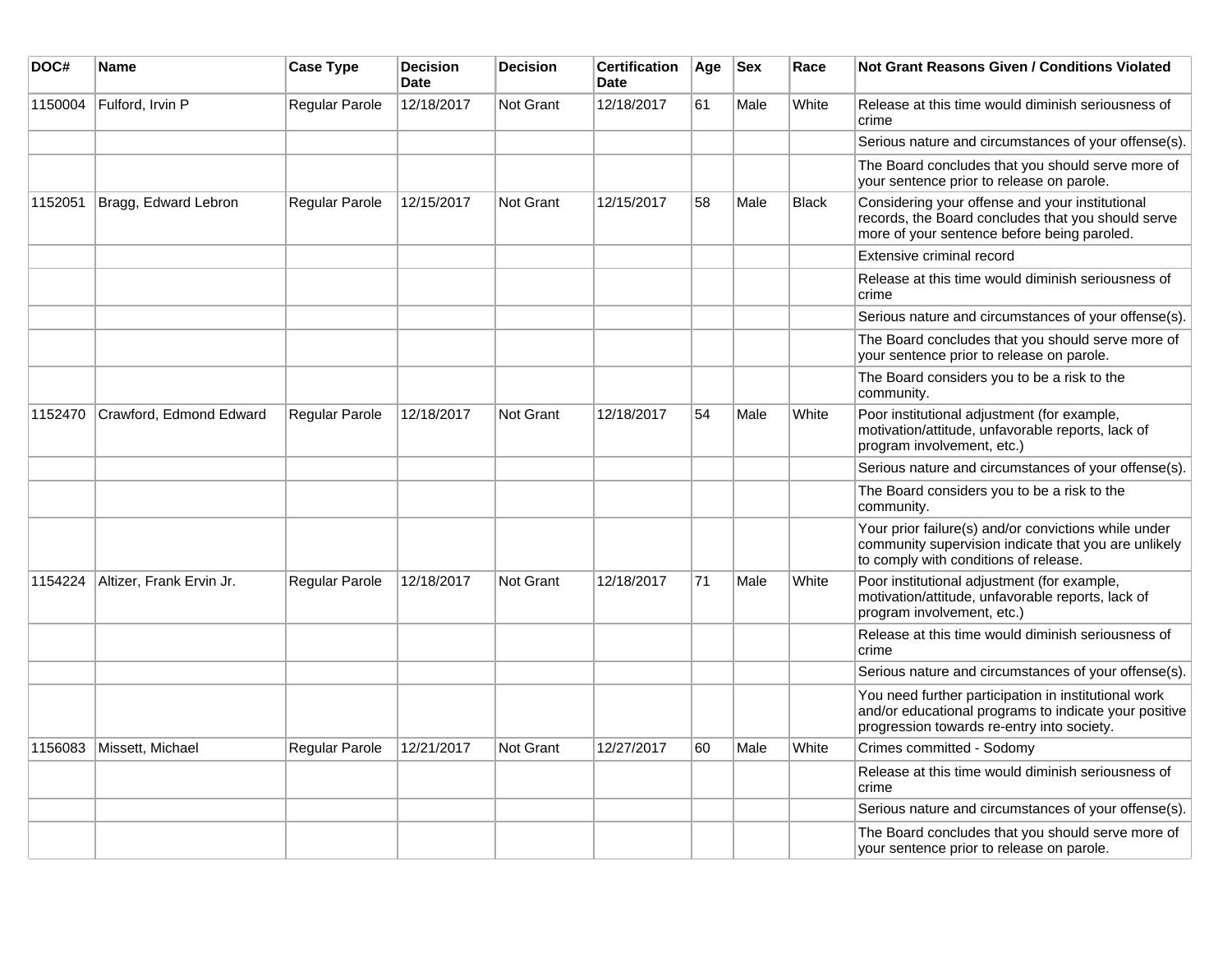| DOC#    | Name                     | <b>Case Type</b> | <b>Decision</b><br><b>Date</b> | <b>Decision</b>  | <b>Certification</b><br><b>Date</b> | Age | <b>Sex</b> | Race         | <b>Not Grant Reasons Given / Conditions Violated</b>                                                                                                  |
|---------|--------------------------|------------------|--------------------------------|------------------|-------------------------------------|-----|------------|--------------|-------------------------------------------------------------------------------------------------------------------------------------------------------|
| 1156083 | Missett, Michael         | Regular Parole   | 12/21/2017                     | Not Grant        | 12/27/2017                          | 60  | Male       | White        | The Board considers you to be a risk to the<br>community.                                                                                             |
| 1159044 | Thomas, Raymond Huston   | Geriatric        | 12/05/2017                     | Not Grant        | 12/06/2017                          | 61  | Male       | <b>Black</b> | Considering your offense and your institutional<br>records, the Board concludes that you should serve<br>more of your sentence before being paroled.  |
|         |                          |                  |                                |                  |                                     |     |            |              | History of violence.                                                                                                                                  |
|         |                          |                  |                                |                  |                                     |     |            |              | Release at this time would diminish seriousness of<br>crime                                                                                           |
|         |                          |                  |                                |                  |                                     |     |            |              | Serious nature and circumstances of your offense(s).                                                                                                  |
|         |                          |                  |                                |                  |                                     |     |            |              | The Board considers you to be a risk to the<br>community.                                                                                             |
| 1159753 | Harrell, David Lee III   | Regular Parole   | 12/15/2017                     | <b>Not Grant</b> | 12/18/2017                          | 52  | Male       | <b>Black</b> | Crimes committed - Homicide/Murder; Robbery -<br>Attempted; Assault                                                                                   |
|         |                          |                  |                                |                  |                                     |     |            |              | History of violence.                                                                                                                                  |
|         |                          |                  |                                |                  |                                     |     |            |              | Release at this time would diminish seriousness of<br>crime                                                                                           |
|         |                          |                  |                                |                  |                                     |     |            |              | Serious nature and circumstances of your offense(s).                                                                                                  |
|         |                          |                  |                                |                  |                                     |     |            |              | The Board considers you to be a risk to the<br>community.                                                                                             |
|         |                          |                  |                                |                  |                                     |     |            |              | You need to show a longer period of stable<br>adjustment.                                                                                             |
| 1160177 | Robinson, Tommy Christop | Regular Parole   | 12/18/2017                     | <b>Not Grant</b> | 12/18/2017                          | 54  | Male       | White        | Extensive criminal record                                                                                                                             |
|         |                          |                  |                                |                  |                                     |     |            |              | Poor institutional adjustment (for example,<br>motivation/attitude, unfavorable reports, lack of<br>program involvement, etc.)                        |
|         |                          |                  |                                |                  |                                     |     |            |              | Serious nature and circumstances of your offense(s).                                                                                                  |
|         |                          |                  |                                |                  |                                     |     |            |              | The Board concludes that you should serve more of<br>your sentence prior to release on parole.                                                        |
|         |                          |                  |                                |                  |                                     |     |            |              | The Board considers you to be a risk to the<br>community.                                                                                             |
|         |                          |                  |                                |                  |                                     |     |            |              | Your prior failure(s) and/or convictions while under<br>community supervision indicate that you are unlikely<br>to comply with conditions of release. |
| 1160219 | Al-Wahhab, Yusuf Abdul   | Regular Parole   | 12/03/2017                     | <b>Not Grant</b> | 12/06/2017                          | 67  | Male       | <b>Black</b> | Crimes committed - Sex Assault, Rape; Sex Assault,<br>Rape; Sex Asslt-Sodomy-Girl-Stgarm                                                              |
|         |                          |                  |                                |                  |                                     |     |            |              | Release at this time would diminish seriousness of<br>crime                                                                                           |
|         |                          |                  |                                |                  |                                     |     |            |              | Serious nature and circumstances of your offense(s).                                                                                                  |
|         |                          |                  |                                |                  |                                     |     |            |              | The Board considers you to be a risk to the<br>community.                                                                                             |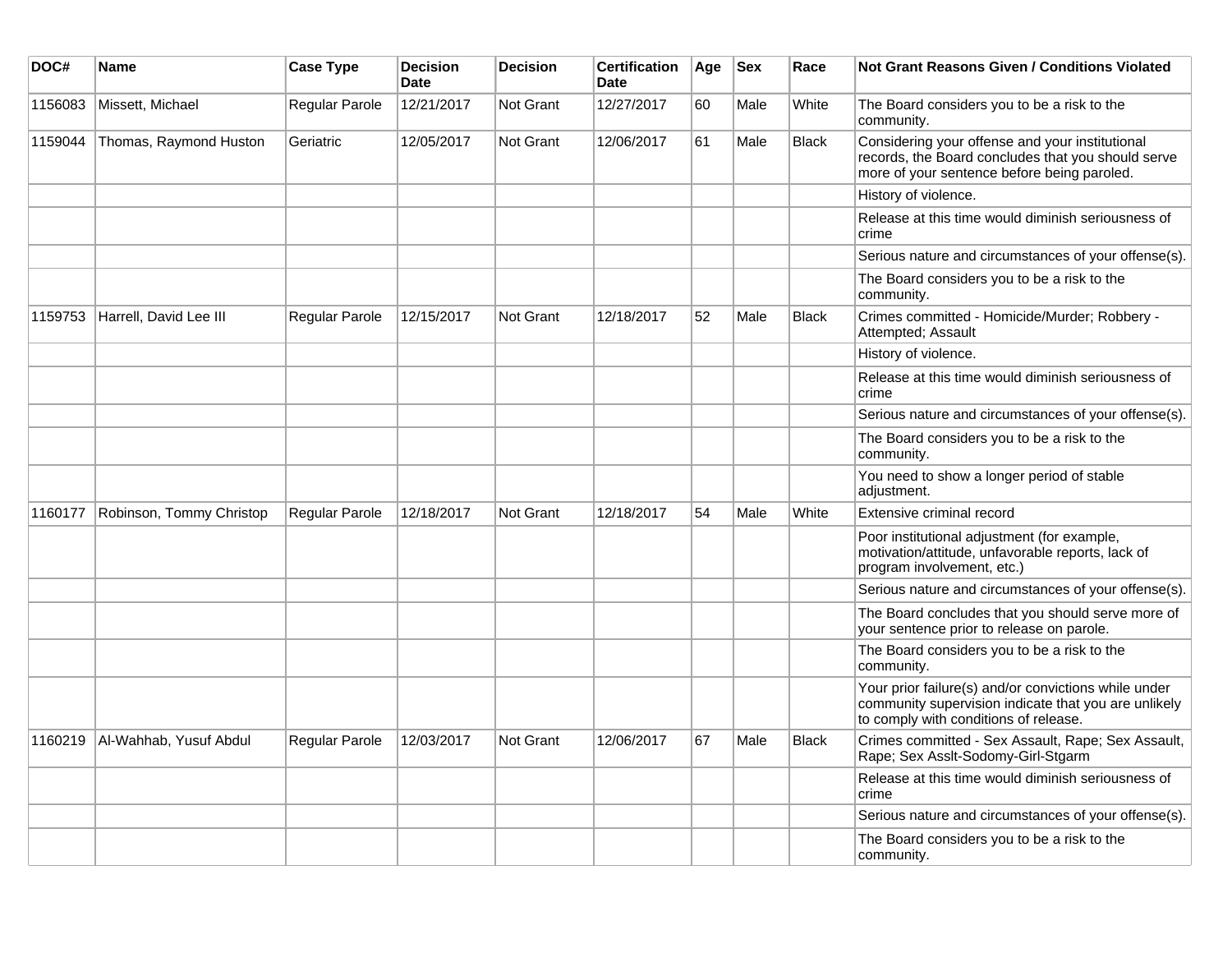| DOC#    | Name                         | <b>Case Type</b> | <b>Decision</b><br><b>Date</b> | <b>Decision</b>  | <b>Certification</b><br>Date | Age | <b>Sex</b> | Race         | Not Grant Reasons Given / Conditions Violated                                                                                                         |
|---------|------------------------------|------------------|--------------------------------|------------------|------------------------------|-----|------------|--------------|-------------------------------------------------------------------------------------------------------------------------------------------------------|
| 1160368 | Williams, Claude Preston Jr. | Regular Parole   | 12/11/2017                     | Not Grant        | 12/12/2017                   | 64  | Male       | White        | Release at this time would diminish seriousness of<br>crime                                                                                           |
|         |                              |                  |                                |                  |                              |     |            |              | Serious nature and circumstances of your offense(s).                                                                                                  |
|         |                              |                  |                                |                  |                              |     |            |              | The Board considers you to be a risk to the<br>community.                                                                                             |
|         |                              |                  |                                |                  |                              |     |            |              | Your prior failure(s) and/or convictions while under<br>community supervision indicate that you are unlikely<br>to comply with conditions of release. |
| 1164125 | Couram, Michael H            | Geriatric        | 12/28/2017                     | Not Grant        | 12/29/2017                   | 60  | Male       | <b>Black</b> | Release at this time would diminish seriousness of<br>crime                                                                                           |
|         |                              |                  |                                |                  |                              |     |            |              | Serious nature and circumstances of your offense(s).                                                                                                  |
|         |                              |                  |                                |                  |                              |     |            |              | The Board concludes that you should serve more of<br>your sentence prior to release on parole.                                                        |
| 1168794 | Vinson, Braxton Wade Jr.     | Regular Parole   | 12/09/2017                     | Not Grant        | 12/12/2017                   | 55  | Male       | <b>Black</b> | Crimes committed - Homicide/Murder;<br>Kidnap/Abduct; Sex Assault, Rape                                                                               |
|         |                              |                  |                                |                  |                              |     |            |              | History of violence.                                                                                                                                  |
|         |                              |                  |                                |                  |                              |     |            |              | Release at this time would diminish seriousness of<br>crime                                                                                           |
|         |                              |                  |                                |                  |                              |     |            |              | Serious nature and circumstances of your offense(s).                                                                                                  |
|         |                              |                  |                                |                  |                              |     |            |              | The Board concludes that you should serve more of<br>your sentence prior to release on parole.                                                        |
|         |                              |                  |                                |                  |                              |     |            |              | The Board considers you to be a risk to the<br>community.                                                                                             |
| 1169305 | Crocker, Gene Lorenzo        | Regular Parole   | 12/11/2017                     | Not Grant        | 12/13/2017                   | 56  | Male       | <b>Black</b> | Considering your offense and your institutional<br>records, the Board concludes that you should serve<br>more of your sentence before being paroled.  |
|         |                              |                  |                                |                  |                              |     |            |              | Extensive criminal record                                                                                                                             |
|         |                              |                  |                                |                  |                              |     |            |              | Poor institutional adjustment (for example,<br>motivation/attitude, unfavorable reports, lack of<br>program involvement, etc.)                        |
|         |                              |                  |                                |                  |                              |     |            |              | Release at this time would diminish seriousness of<br>crime                                                                                           |
| 1171945 | Gilbert, Reginald John Jr.   | Regular Parole   | 12/28/2017                     | <b>Not Grant</b> | 12/29/2017                   | 53  | Male       | White        | Extensive criminal record                                                                                                                             |
|         |                              |                  |                                |                  |                              |     |            |              | Release at this time would diminish seriousness of<br>crime                                                                                           |
|         |                              |                  |                                |                  |                              |     |            |              | Serious nature and circumstances of your offense(s).                                                                                                  |
|         |                              |                  |                                |                  |                              |     |            |              | The Board concludes that you should serve more of<br>your sentence prior to release on parole.                                                        |
| 1173765 | Gilmore, Fedrico Marcellu    | Regular Parole   | 12/27/2017                     | Not Grant        | 12/29/2017                   | 46  | Male       | <b>Black</b> | Release at this time would diminish seriousness of<br>crime                                                                                           |
|         |                              |                  |                                |                  |                              |     |            |              | Serious nature and circumstances of your offense(s).                                                                                                  |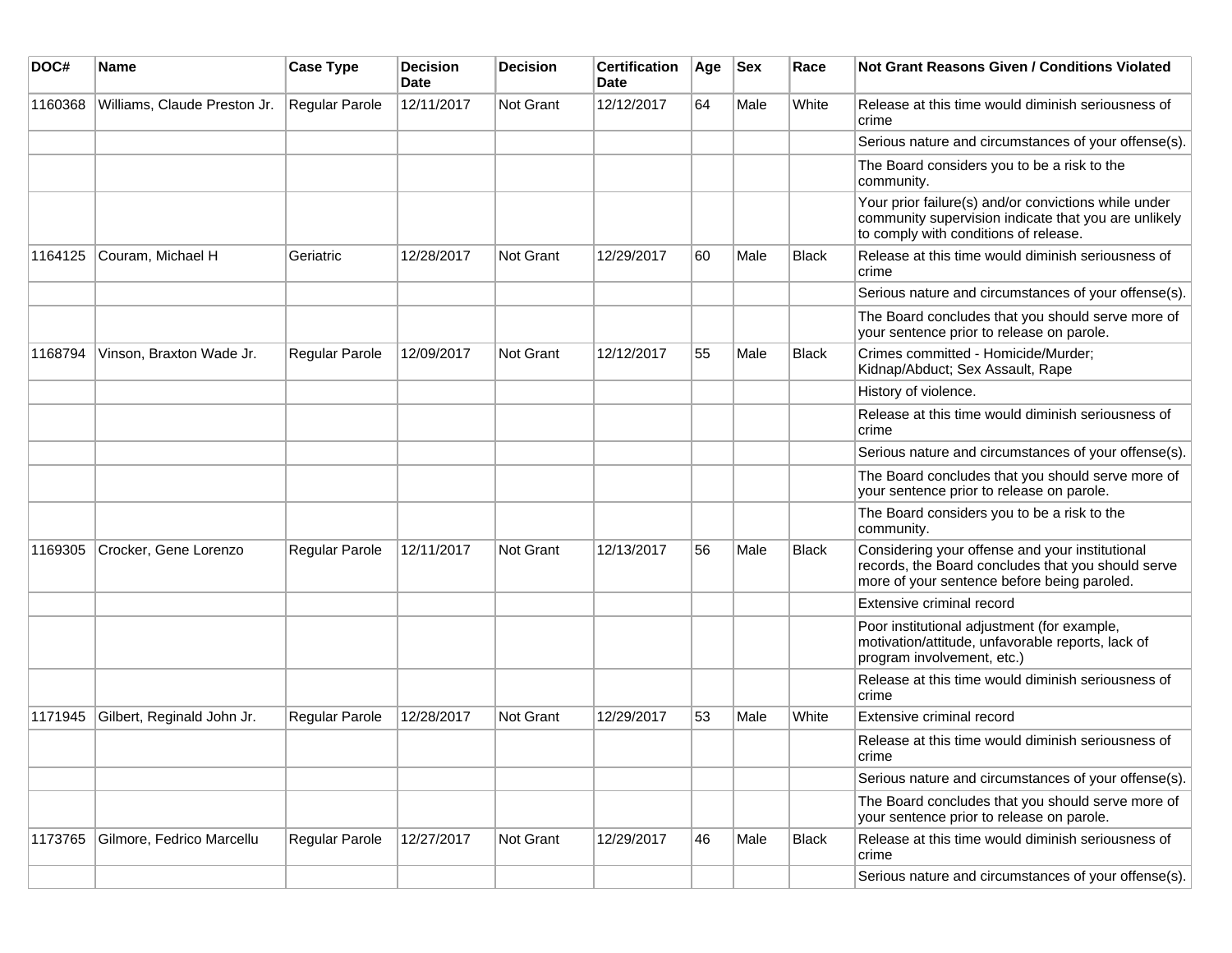| DOC#    | <b>Name</b>                         | <b>Case Type</b>      | <b>Decision</b><br><b>Date</b> | <b>Decision</b> | <b>Certification</b><br>Date | Age | <b>Sex</b>   | Race         | <b>Not Grant Reasons Given / Conditions Violated</b>                                                                                                        |
|---------|-------------------------------------|-----------------------|--------------------------------|-----------------|------------------------------|-----|--------------|--------------|-------------------------------------------------------------------------------------------------------------------------------------------------------------|
| 1173765 | Gilmore, Fedrico Marcellu           | Regular Parole        | 12/27/2017                     | Not Grant       | 12/29/2017                   | 46  | Male         | <b>Black</b> | The Board concludes that you should serve more of<br>your sentence prior to release on parole.                                                              |
|         |                                     |                       |                                |                 |                              |     |              |              | You need further participation in institutional work<br>and/or educational programs to indicate your positive<br>progression towards re-entry into society. |
| 1178091 | Dukes, Louis Jefferso Jr.           | Regular Parole        | 12/28/2017                     | Not Grant       | 12/29/2017                   | 46  | Male         | <b>Black</b> | Crimes committed - Homicide/Murder; Larc-Grand;<br>Use Of Firearm In Felony                                                                                 |
|         |                                     |                       |                                |                 |                              |     |              |              | Release at this time would diminish seriousness of<br>crime                                                                                                 |
|         |                                     |                       |                                |                 |                              |     |              |              | Serious nature and circumstances of your offense(s).                                                                                                        |
|         |                                     |                       |                                |                 |                              |     |              |              | The Board concludes that you should serve more of<br>your sentence prior to release on parole.                                                              |
| 1178491 | Briston, Steven Lamont              | <b>Regular Parole</b> | 12/11/2017                     | Not Grant       | 12/13/2017                   | 41  | Male         | <b>Black</b> | Poor institutional adjustment (for example,<br>motivation/attitude, unfavorable reports, lack of<br>program involvement, etc.)                              |
|         |                                     |                       |                                |                 |                              |     |              |              | Release at this time would diminish seriousness of<br>crime                                                                                                 |
|         |                                     |                       |                                |                 |                              |     |              |              | Serious nature and circumstances of your offense(s).                                                                                                        |
|         |                                     |                       |                                |                 |                              |     |              |              | You need to show a longer period of stable<br>adjustment.                                                                                                   |
|         |                                     |                       |                                |                 |                              |     |              |              | Your record of institutional infractions indicates a<br>disregard for rules and that you are not ready to<br>conform to society.                            |
| 1189083 | Guerara-Sandoval, Danilo<br>Esteban | Geriatric             | 12/14/2017                     | Not Grant       | 12/14/2017                   | 60  | Male         | White        | Crimes committed - Murder: 1st Degree; Firearm:<br>Use In Commission Of Felony, 1st Off                                                                     |
|         |                                     |                       |                                |                 |                              |     |              |              | Extensive criminal record                                                                                                                                   |
|         |                                     |                       |                                |                 |                              |     |              |              | Release at this time would diminish seriousness of<br>crime                                                                                                 |
|         |                                     |                       |                                |                 |                              |     |              |              | Serious nature and circumstances of your offense(s).                                                                                                        |
|         |                                     |                       |                                |                 |                              |     |              |              | The Board concludes that you should serve more of<br>your sentence prior to release on parole.                                                              |
|         |                                     |                       |                                |                 |                              |     |              |              | The Board considers you to be a risk to the<br>community.                                                                                                   |
| 1189445 | Boothe, Deborah J                   | Geriatric             | 12/04/2017                     | Not Grant       | 12/06/2017                   | 62  | Female White |              | Crimes committed - Murder: 1st Degree; Firearm:<br>Use In Commission Of Felony, 1st Off                                                                     |
|         |                                     |                       |                                |                 |                              |     |              |              | Extensive criminal record                                                                                                                                   |
|         |                                     |                       |                                |                 |                              |     |              |              | Release at this time would diminish seriousness of<br>crime                                                                                                 |
|         |                                     |                       |                                |                 |                              |     |              |              | Serious nature and circumstances of your offense(s).                                                                                                        |
|         |                                     |                       |                                |                 |                              |     |              |              | The Board concludes that you should serve more of<br>your sentence prior to release on parole.                                                              |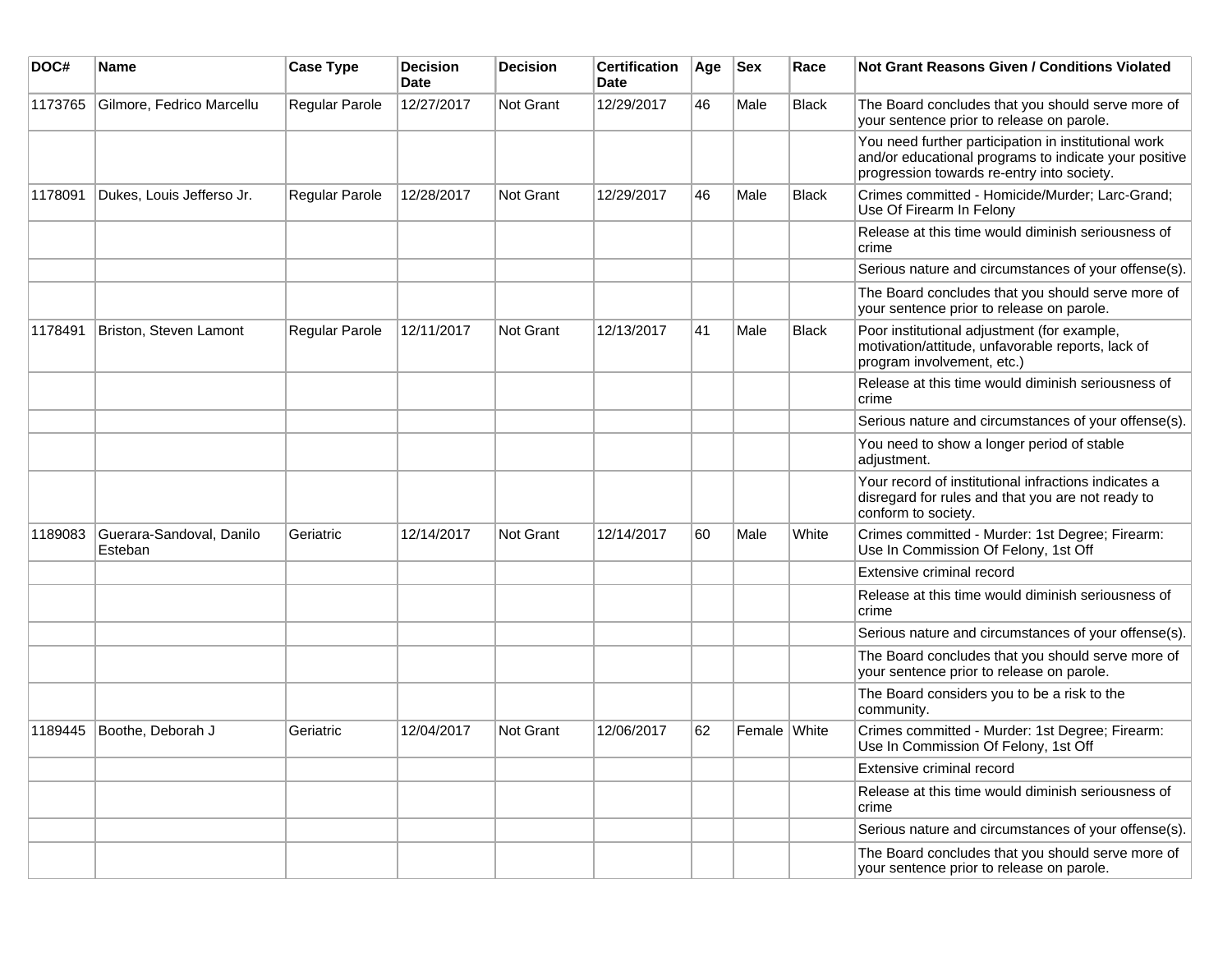| DOC#    | <b>Name</b>                 | <b>Case Type</b> | <b>Decision</b><br><b>Date</b> | <b>Decision</b> | <b>Certification</b><br>Date | Age | <b>Sex</b> | Race         | <b>Not Grant Reasons Given / Conditions Violated</b>                                                                                                         |
|---------|-----------------------------|------------------|--------------------------------|-----------------|------------------------------|-----|------------|--------------|--------------------------------------------------------------------------------------------------------------------------------------------------------------|
| 1189806 | Barnett, Edger              | Geriatric        | 12/28/2017                     | Not Grant       | 12/29/2017                   | 62  | Male       | Black        | Crimes committed - Rape: Intercourse By<br>Force/Threat/Intimidation; Burglarious Tools:<br>Possession Of; Burglary: Enter Bldg To<br>Murder/Rape/Etc, Armed |
|         |                             |                  |                                |                 |                              |     |            |              | Extensive criminal record                                                                                                                                    |
|         |                             |                  |                                |                 |                              |     |            |              | Poor institutional adjustment (for example,<br>motivation/attitude, unfavorable reports, lack of<br>program involvement, etc.)                               |
|         |                             |                  |                                |                 |                              |     |            |              | Release at this time would diminish seriousness of<br>crime                                                                                                  |
|         |                             |                  |                                |                 |                              |     |            |              | Serious nature and circumstances of your offense(s).                                                                                                         |
|         |                             |                  |                                |                 |                              |     |            |              | The Board concludes that you should serve more of<br>your sentence prior to release on parole.                                                               |
| 1192246 | Dapron, Joseph Anthony Sr.  | Geriatric        | 12/11/2017                     | Not Grant       | 12/15/2017                   | 82  | Male       | White        | Crimes committed - Possess Obscene Material With<br>Minor, Felony; Child Pornography: Possess, 2+ Off;<br>Child Pornography: Possess, 2+ Off                 |
|         |                             |                  |                                |                 |                              |     |            |              | Poor institutional adjustment (for example,<br>motivation/attitude, unfavorable reports, lack of<br>program involvement, etc.)                               |
|         |                             |                  |                                |                 |                              |     |            |              | Release at this time would diminish seriousness of<br>crime                                                                                                  |
|         |                             |                  |                                |                 |                              |     |            |              | Serious nature and circumstances of your offense(s).                                                                                                         |
|         |                             |                  |                                |                 |                              |     |            |              | The Board concludes that you should serve more of<br>your sentence prior to release on parole.                                                               |
|         |                             |                  |                                |                 |                              |     |            |              | The Board considers you to be a risk to the<br>community.                                                                                                    |
| 1197191 | Morris, Elijah Oscar Sr.    | Geriatric        | 12/27/2017                     | Not Grant       | 12/29/2017                   | 65  | Male       | <b>Black</b> | Crimes committed - Manslaughter: Involuntary;<br>Firearm: Poss/Transport By Felon W/ Violent Off;<br>Unlawfully Shoot Or Throw Missle At Occ. Bldg           |
|         |                             |                  |                                |                 |                              |     |            |              | History of violence.                                                                                                                                         |
|         |                             |                  |                                |                 |                              |     |            |              | Release at this time would diminish seriousness of<br>crime                                                                                                  |
|         |                             |                  |                                |                 |                              |     |            |              | Serious nature and circumstances of your offense(s).                                                                                                         |
|         |                             |                  |                                |                 |                              |     |            |              | The Board concludes that you should serve more of<br>your sentence prior to release on parole.                                                               |
|         | 1423165 Anderson, Jerry Lee | Geriatric        | 12/16/2017                     | Not Grant       | 12/18/2017                   | 66  | Male       | White        | Release at this time would diminish seriousness of<br>crime                                                                                                  |
|         |                             |                  |                                |                 |                              |     |            |              | Serious nature and circumstances of your offense(s).                                                                                                         |
|         |                             |                  |                                |                 |                              |     |            |              | The Board considers you to be a risk to the<br>community.                                                                                                    |
|         |                             |                  |                                |                 |                              |     |            |              | You need to show a longer period of stable<br>adjustment.                                                                                                    |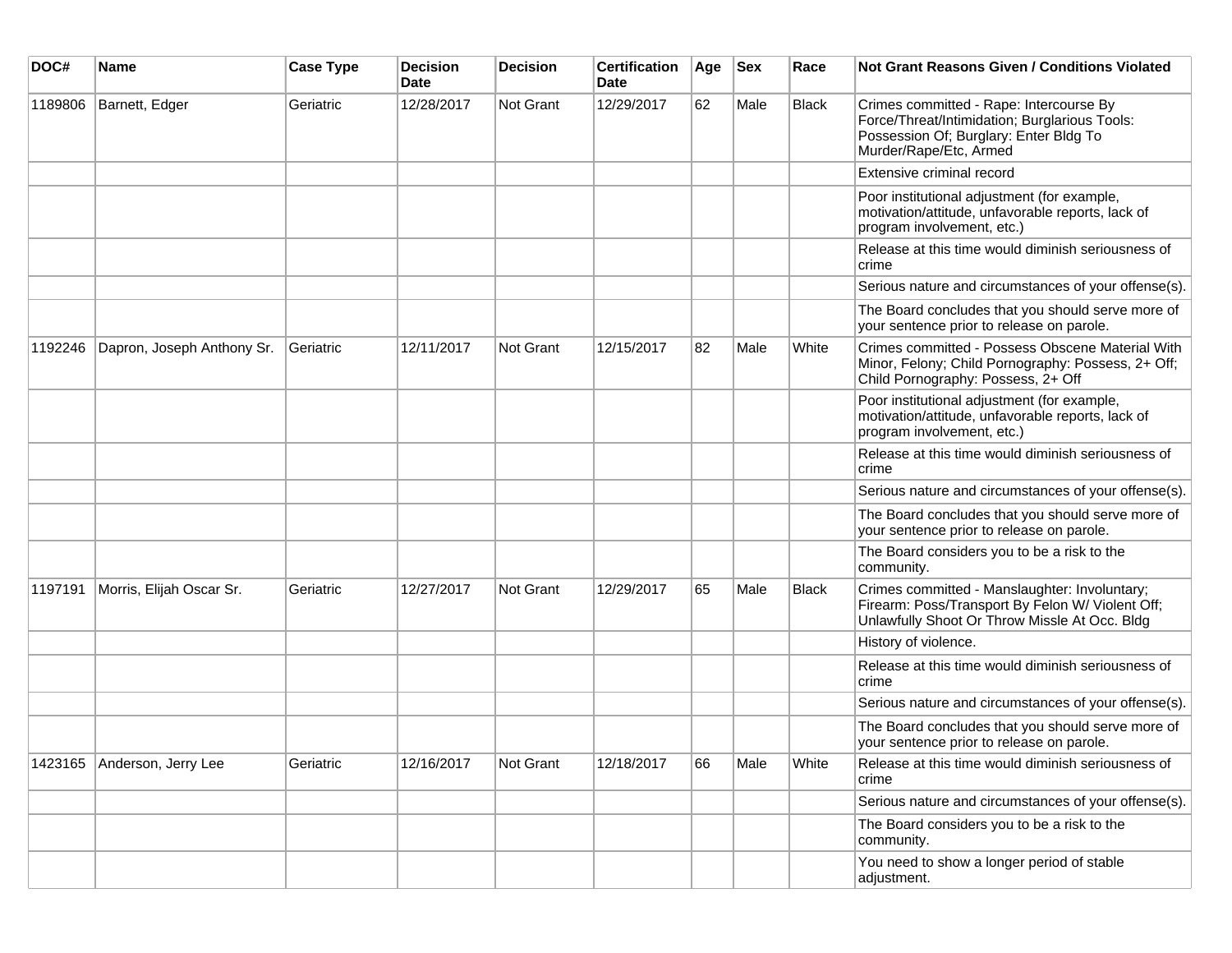| DOC#    | <b>Name</b>                   | <b>Case Type</b> | <b>Decision</b><br>Date | <b>Decision</b>  | <b>Certification</b><br><b>Date</b> | Age | <b>Sex</b> | Race         | <b>Not Grant Reasons Given / Conditions Violated</b>                                                                                                        |
|---------|-------------------------------|------------------|-------------------------|------------------|-------------------------------------|-----|------------|--------------|-------------------------------------------------------------------------------------------------------------------------------------------------------------|
| 1423192 | Joplin, Steven Bruce          | Geriatric        | 12/16/2017              | <b>Not Grant</b> | 12/18/2017                          | 68  | Male       | White        | Crimes committed - Aggravated Sexual Battery:<br>Victim <13 Yrs; Aggravated Sexual Battery: Victim<br><13 Yrs; Aggravated Sexual Battery: Victim <13 Yrs    |
|         |                               |                  |                         |                  |                                     |     |            |              | Release at this time would diminish seriousness of<br>crime                                                                                                 |
|         |                               |                  |                         |                  |                                     |     |            |              | Serious nature and circumstances of your offense(s).                                                                                                        |
|         |                               |                  |                         |                  |                                     |     |            |              | The Board concludes that you should serve more of<br>your sentence prior to release on parole.                                                              |
|         |                               |                  |                         |                  |                                     |     |            |              | The Board considers you to be a risk to the<br>community.                                                                                                   |
| 1445811 | Howell, Melvin                | Geriatric        | 12/28/2017              | Not Grant        | 12/29/2017                          | 65  | Male       | <b>Black</b> | Release at this time would diminish seriousness of<br>crime                                                                                                 |
|         |                               |                  |                         |                  |                                     |     |            |              | Serious nature and circumstances of your offense(s).                                                                                                        |
|         |                               |                  |                         |                  |                                     |     |            |              | The Board concludes that you should serve more of<br>your sentence prior to release on parole.                                                              |
|         |                               |                  |                         |                  |                                     |     |            |              | Your prior failure(s) and/or convictions while under<br>community supervision indicate that you are unlikely<br>to comply with conditions of release.       |
| 1450619 | <b>Tyree, Willie Pleasant</b> | Geriatric        | 12/03/2017              | <b>Not Grant</b> | 12/06/2017                          | 68  | Male       | White        | Crimes committed - Produce Child Porn Age <15                                                                                                               |
|         |                               |                  |                         |                  |                                     |     |            |              | Release at this time would diminish seriousness of<br>crime                                                                                                 |
|         |                               |                  |                         |                  |                                     |     |            |              | Serious nature and circumstances of your offense(s).                                                                                                        |
|         |                               |                  |                         |                  |                                     |     |            |              | The Board concludes that you should serve more of<br>your sentence prior to release on parole.                                                              |
|         |                               |                  |                         |                  |                                     |     |            |              | The Board considers you to be a risk to the<br>community.                                                                                                   |
| 1460459 | Clough, William Roger Sr.     | Geriatric        | 12/11/2017              | Not Grant        | 12/15/2017                          | 65  | Male       | White        | Release at this time would diminish seriousness of<br>crime                                                                                                 |
|         |                               |                  |                         |                  |                                     |     |            |              | Serious nature and circumstances of your offense(s).                                                                                                        |
|         |                               |                  |                         |                  |                                     |     |            |              | The Board considers you to be a risk to the<br>community.                                                                                                   |
| 1596532 | Carpenter, Elijah Jordan      | Regular Parole   | 12/15/2017              | <b>Not Grant</b> | 12/15/2017                          | 23  | Male       | <b>Black</b> | Release at this time would diminish seriousness of<br>crime                                                                                                 |
|         |                               |                  |                         |                  |                                     |     |            |              | Serious nature and circumstances of your offense(s).                                                                                                        |
|         |                               |                  |                         |                  |                                     |     |            |              | The Board concludes that you should serve more of<br>your sentence prior to release on parole.                                                              |
|         |                               |                  |                         |                  |                                     |     |            |              | You need further participation in institutional work<br>and/or educational programs to indicate your positive<br>progression towards re-entry into society. |
| 1664443 | Cabrera, Max Anthony          | Regular Parole   | 12/22/2017              | Not Grant        | 12/27/2017                          | 21  | Male       |              | Unknown Serious nature and circumstances of your offense(s).                                                                                                |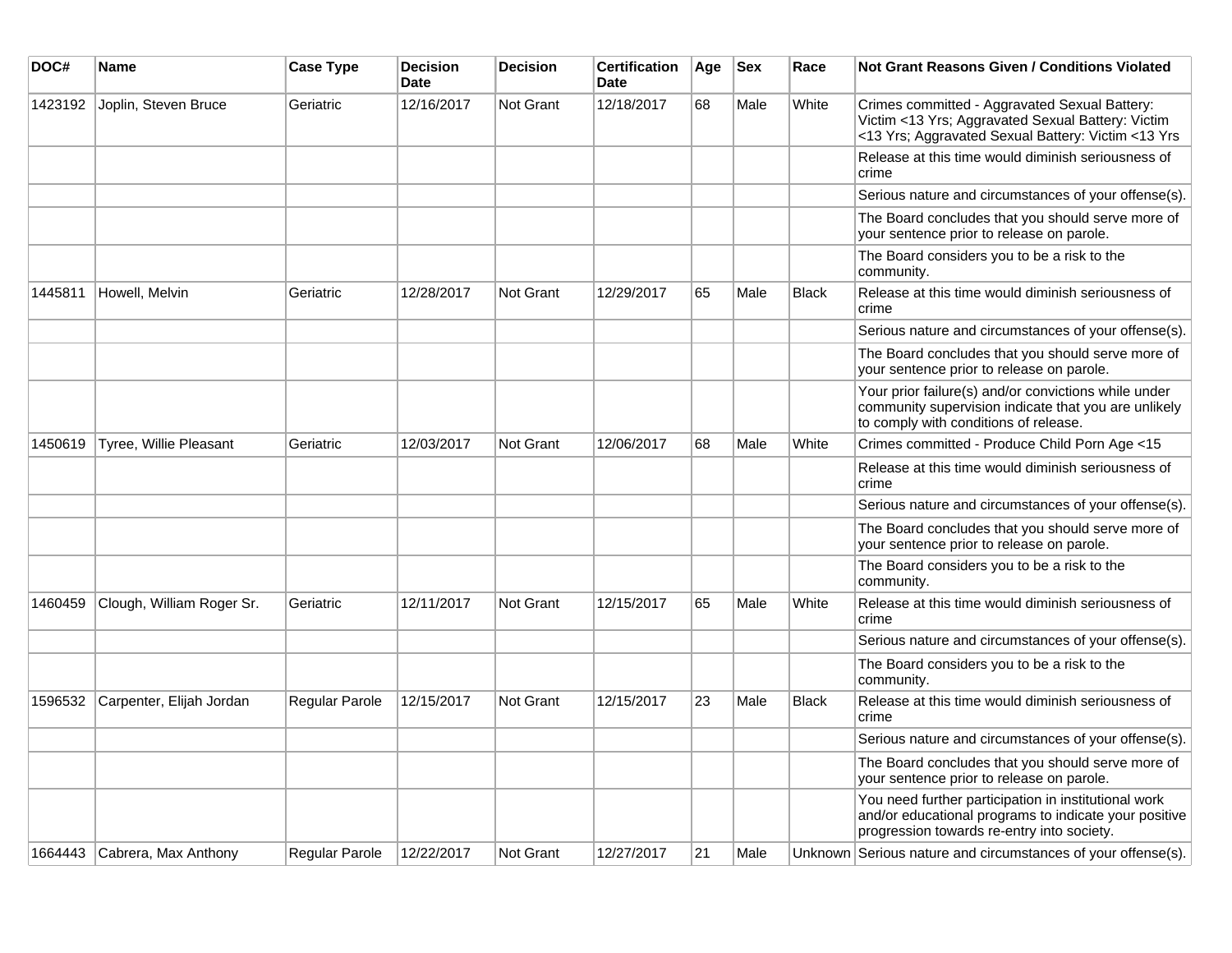| DOC#    | Name                             | <b>Case Type</b>      | <b>Decision</b><br><b>Date</b> | <b>Decision</b>  | <b>Certification</b><br><b>Date</b> | Age | <b>Sex</b> | Race         | <b>Not Grant Reasons Given / Conditions Violated</b>                                                                                                        |
|---------|----------------------------------|-----------------------|--------------------------------|------------------|-------------------------------------|-----|------------|--------------|-------------------------------------------------------------------------------------------------------------------------------------------------------------|
| 1664443 | Cabrera, Max Anthony             | <b>Regular Parole</b> | 12/22/2017                     | Not Grant        | 12/27/2017                          | 21  | Male       |              | Unknown The Board concludes that you should serve more of<br>your sentence prior to release on parole.                                                      |
|         |                                  |                       |                                |                  |                                     |     |            |              | You need further participation in institutional work<br>and/or educational programs to indicate your positive<br>progression towards re-entry into society. |
| 1739947 | Barnett, Daniel Ryan             | <b>Regular Parole</b> | 12/18/2017                     | Not Grant        | 12/18/2017                          | 21  | Male       | White        | History of substance abuse.                                                                                                                                 |
|         |                                  |                       |                                |                  |                                     |     |            |              | Release at this time would diminish seriousness of<br>crime                                                                                                 |
|         |                                  |                       |                                |                  |                                     |     |            |              | Serious nature and circumstances of your offense(s).                                                                                                        |
|         |                                  |                       |                                |                  |                                     |     |            |              | The Board concludes that you should serve more of<br>your sentence prior to release on parole.                                                              |
|         |                                  |                       |                                |                  |                                     |     |            |              | The Board considers you to be a risk to the<br>community.                                                                                                   |
|         |                                  |                       |                                |                  |                                     |     |            |              | You need further participation in institutional work<br>and/or educational programs to indicate your positive<br>progression towards re-entry into society. |
| 1794006 | Deskeuvre, Alexandre Guy<br>Jean | Regular Parole        | 12/11/2017                     | <b>Not Grant</b> | 12/13/2017                          | 21  | Male       | White        | Release at this time would diminish seriousness of<br>crime                                                                                                 |
|         |                                  |                       |                                |                  |                                     |     |            |              | The Board considers you to be a risk to the<br>community.                                                                                                   |
|         |                                  |                       |                                |                  |                                     |     |            |              | You need further participation in institutional work<br>and/or educational programs to indicate your positive<br>progression towards re-entry into society. |
| 1862832 | Christian, Lars Shenadoah        | <b>Regular Parole</b> | 12/21/2017                     | Not Grant        | 12/27/2017                          | 19  | Male       | White        | Poor institutional adjustment (for example,<br>motivation/attitude, unfavorable reports, lack of<br>program involvement, etc.)                              |
|         |                                  |                       |                                |                  |                                     |     |            |              | Release at this time would diminish seriousness of<br>crime                                                                                                 |
|         |                                  |                       |                                |                  |                                     |     |            |              | The Board concludes that you should serve more of<br>your sentence prior to release on parole.                                                              |
|         |                                  |                       |                                |                  |                                     |     |            |              | You need further participation in institutional work<br>and/or educational programs to indicate your positive<br>progression towards re-entry into society. |
|         |                                  |                       |                                |                  |                                     |     |            |              | You need to show a longer period of stable<br>adjustment.                                                                                                   |
|         |                                  |                       |                                |                  |                                     |     |            |              | Your record of institutional infractions indicates a<br>disregard for rules and that you are not ready to<br>conform to society.                            |
| 1880506 | Morris, Zaeveyin Dominic         | <b>Regular Parole</b> | 12/12/2017                     | <b>Not Grant</b> | 12/13/2017                          | 18  | Male       | <b>Black</b> | Release at this time would diminish seriousness of<br>crime                                                                                                 |
|         |                                  |                       |                                |                  |                                     |     |            |              | The Board concludes that you should serve more of<br>your sentence prior to release on parole.                                                              |